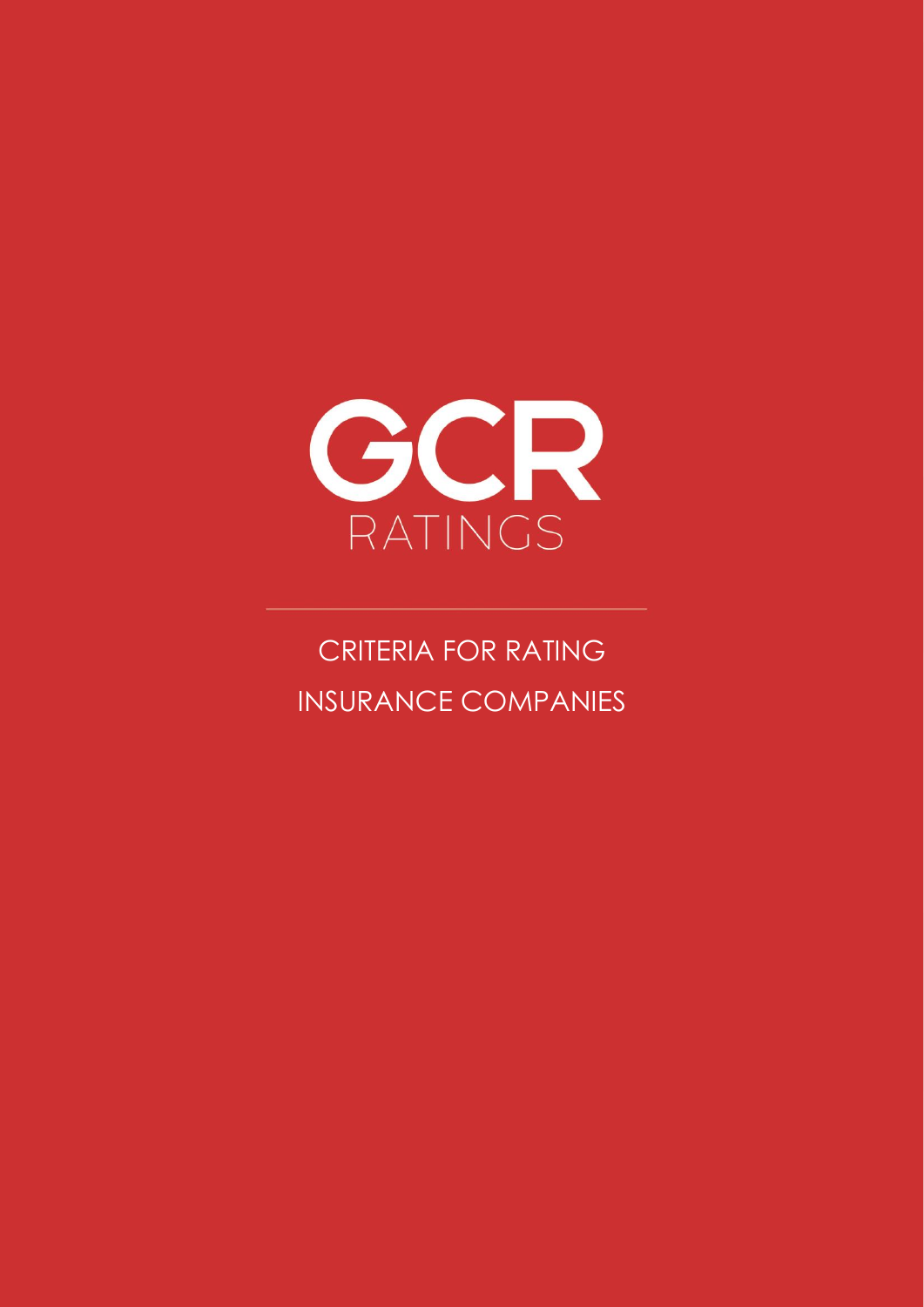# Table of Contents

| <b>Scope of the Criteria</b>                                                    | $\mathbf{3}$            |
|---------------------------------------------------------------------------------|-------------------------|
| <b>Summary of the Criteria Changes</b>                                          | 3                       |
| An Overview of the Ratings Framework                                            | 4                       |
| <b>Component 1: Operating Environment</b>                                       | $\overline{\mathbf{5}}$ |
|                                                                                 |                         |
|                                                                                 |                         |
| <b>Component 2: Business Profile</b>                                            | 9                       |
|                                                                                 |                         |
|                                                                                 |                         |
|                                                                                 |                         |
| <b>Component 3: Financial Profile</b>                                           | 14                      |
|                                                                                 |                         |
|                                                                                 |                         |
|                                                                                 |                         |
| <b>Component 4: Comparative Profile</b>                                         | 21                      |
|                                                                                 |                         |
|                                                                                 |                         |
|                                                                                 |                         |
| <b>Final Rating Adjustment Factors</b>                                          | 22                      |
|                                                                                 |                         |
|                                                                                 |                         |
| <b>Appendices</b>                                                               | 24                      |
|                                                                                 |                         |
|                                                                                 |                         |
| Appendix 3: Additional Considerations for Startup and New Insurance Companies26 |                         |
|                                                                                 |                         |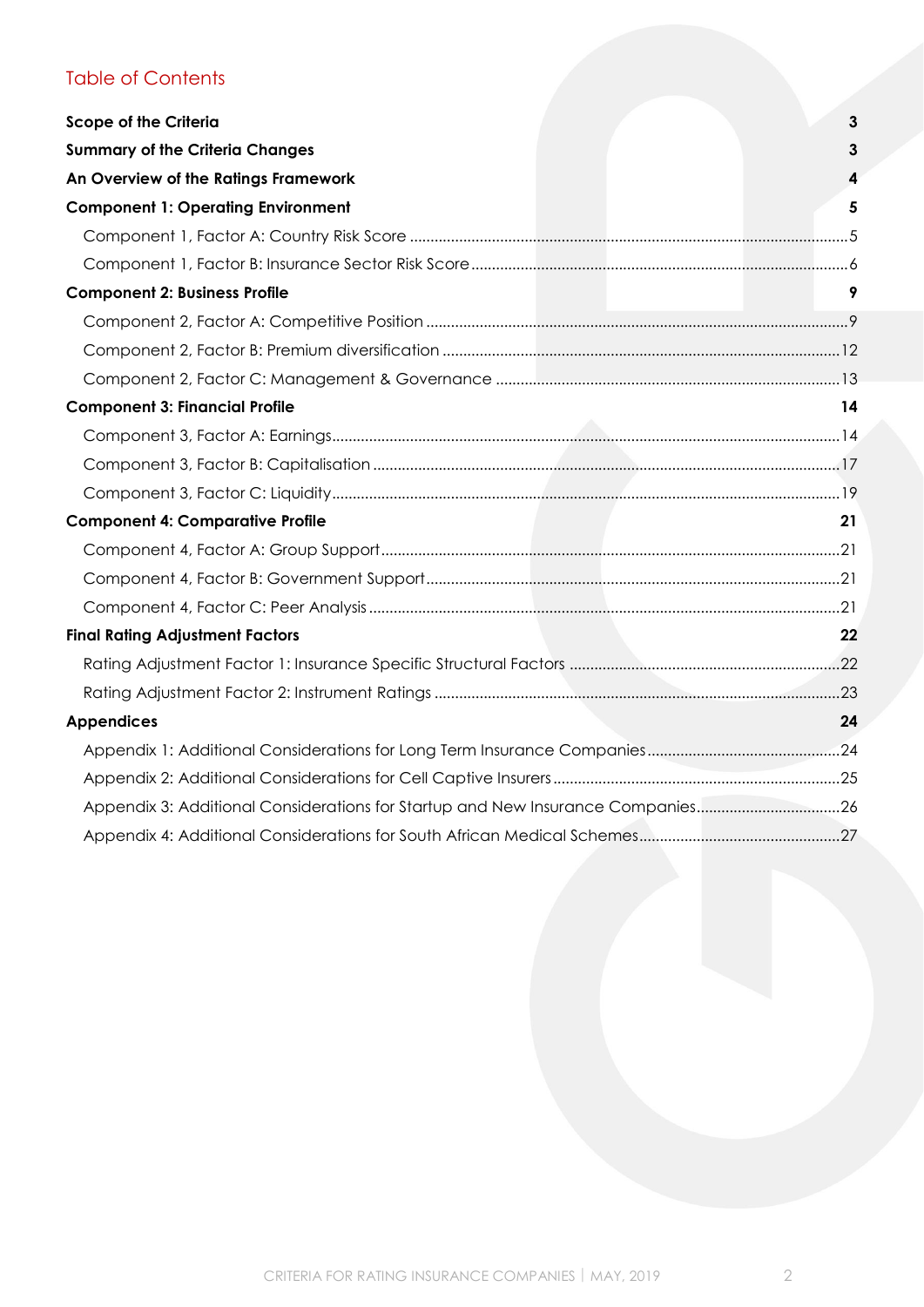### <span id="page-2-0"></span>**Scope of the Criteria**

- 1. This criteria titled 'Criteria for Rating Insurance Companies' ('Insurance Criteria') applies to ratings on entities defined, and regulated, as insurers by an apex regulator in any given jurisdiction. Types of insurance covered by this criteria include short term insurance, long term insurance, and reinsurance. The criteria caters for both typical and alternative business models, such as cell captive insurers, and South African medical schemes, with additional considerations for such entities included in appendices to this criteria.
- 2. Supranational insurers are rated using elements from this criteria (Insurance Sector Risk Score, Financial Profile) in conjunction with GCR's 'Criteria for Rating Supranational Institutions'.

### <span id="page-2-1"></span>**Summary of the Criteria Changes**

- 3. This criteria is based on the fundamentals used in the last updated criteria documents:
	- Global Master Criteria for Rating Short Term Insurance Companies, updated May 2018
	- Global Master Criteria for Rating Long Term Insurance Companies, updated May 2018
	- Criteria for Rating Cell Captive Insurers, updated May 2018
	- Criteria for Rating Newly Established and Start-Up Insurance Companies, updated May 2018
	- Criteria for Rating South African Medical Schemes, updated May 2018
	- Criteria for Rating Insurers' Debt and Hybrid Equity Instruments, updated May 2018
- 4. The major changes to the criteria are its alignment to the GCR Ratings Framework. This means the application of the risk scoring framework, the adoption of the universal country risk criteria, group classification and support criteria and management & governance criteria, and the application of specified sector risk criteria. A more consistent approach to rating debt instruments has also been adopted across the GCR Ratings Framework (see [Rating Adjustment Factor 2: Instrument Ratings\)](#page-22-0), which replaces the previous insurance-specific criteria for debt and hybrid equity instruments.
- 5. In addition, overlapping elements of previously separate criteria have been enveloped into this singular criteria, with appendices attending to additional considerations for specific business or risk types.
- <span id="page-2-2"></span>6. GCR will accord "Financial Strength" ratings to all insurers going forward, replacing the term "Claims paying ability" previously applied to short term insurers. Nevertheless, Financial Strength ratings are an equivalent assessment of an insurer's capacity to honour obligations to policyholders (i.e. the Financial Strength rating is a change in nomenclature only, and is not a change in the basis or outcome of the analysis).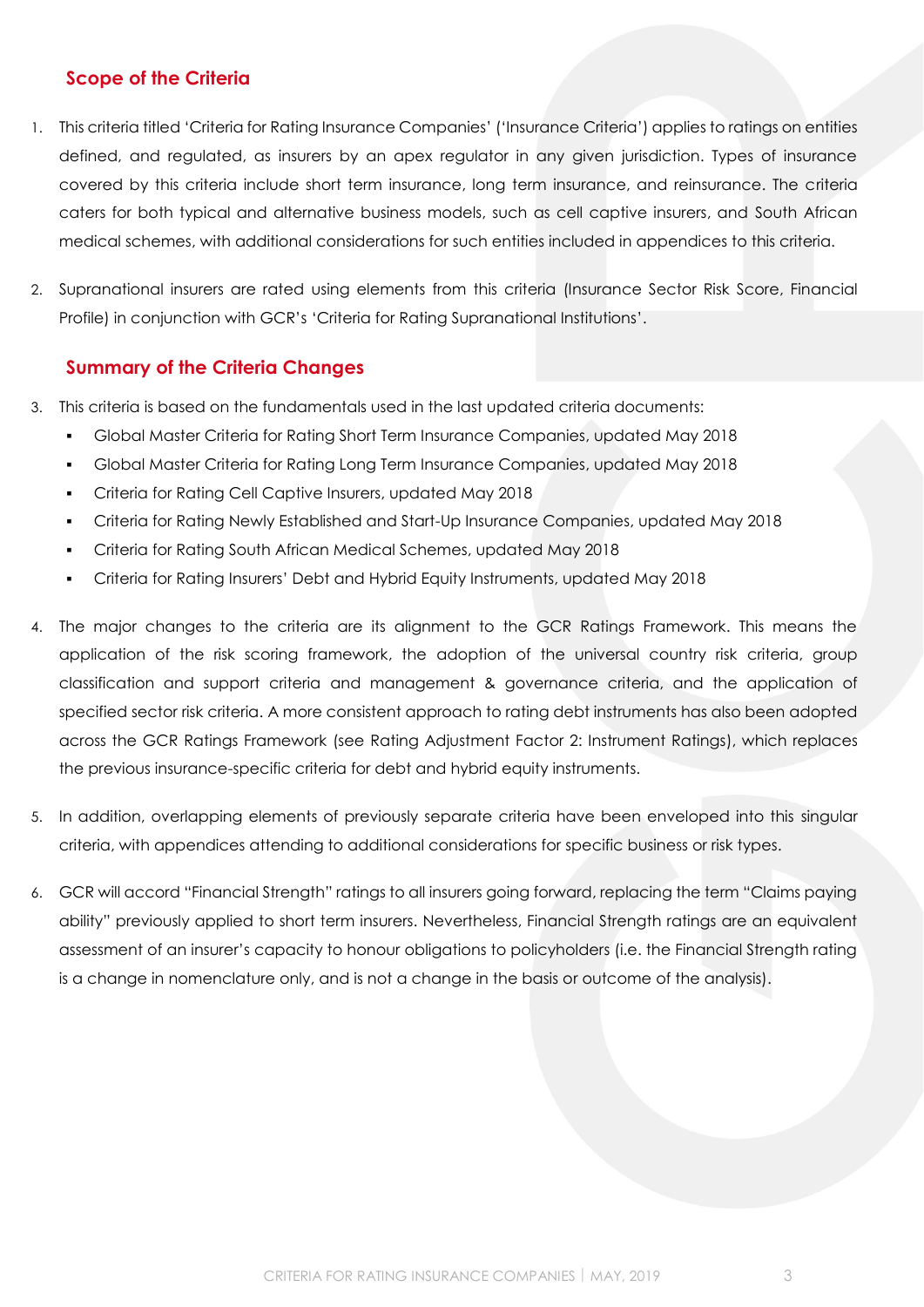### **An Overview of the Ratings Framework**

- 7. In order to improve the comparability and transparency of the ratings, GCR has adopted a framework (see below) with publicly available scoring for the components and factors. The goal is to allow each stakeholder (issuer, investor, regulator, counterparty etc.) to know in detail, each of the major rating drivers and ultimately what factors may change the ratings in the future.
- 8. The GCR Ratings Framework centers on four major rating components (Operating Environment, Business Profile, Financial Profile and Additional Factors), which are broken down into two or three Factors, with a public positive or negative score assigned to each. The accumulation of the scores determines the GCR Risk Score, which is translated into the GCR Anchor Credit Evaluation ('ACE') using the GCR Anchor Credit Evaluator. Subsequently, this can then be converted into the international scale and/or national scale financial strength credit ratings on the specific legal entity, which includes the use of the rating adjustment factors.

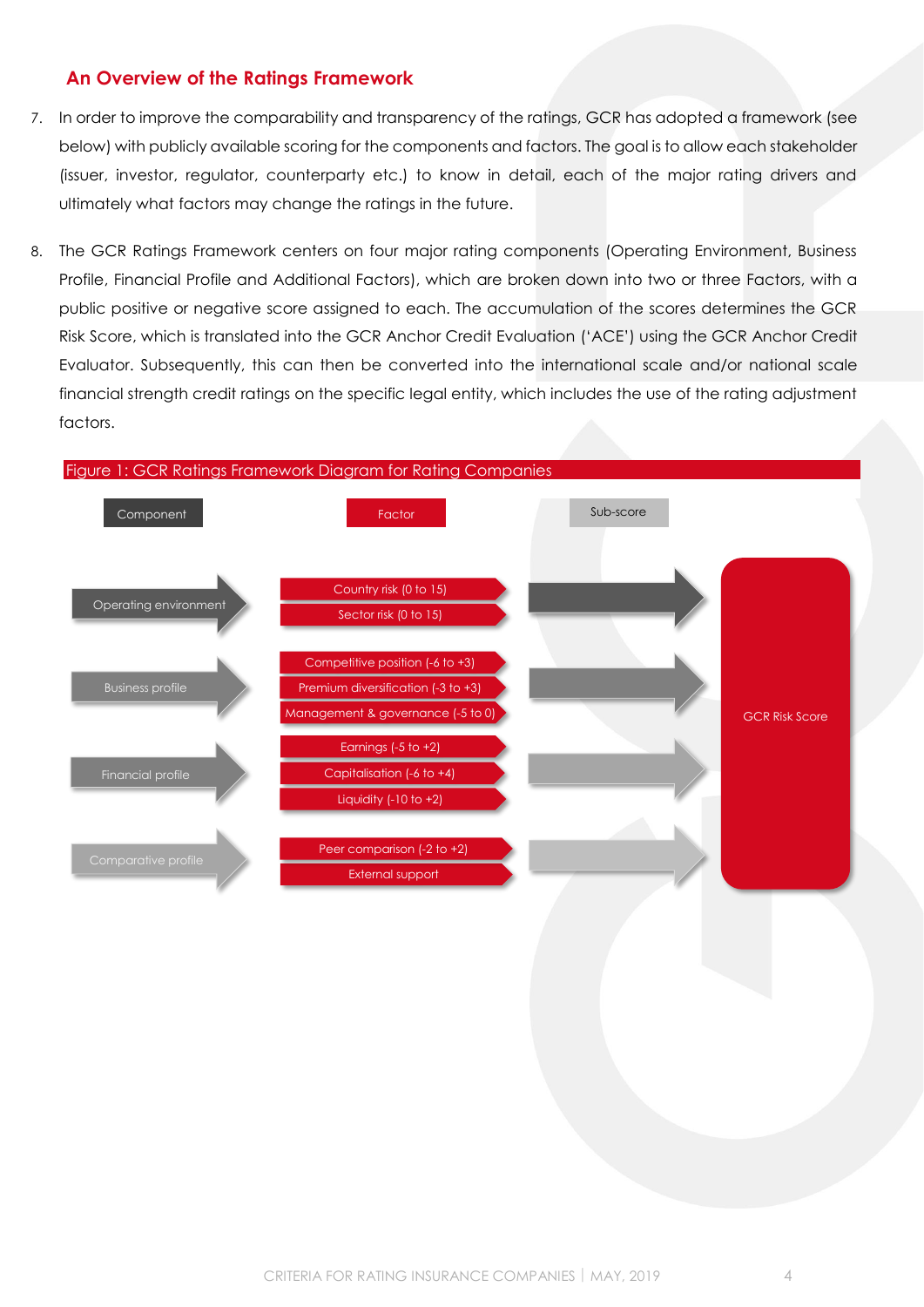### <span id="page-4-0"></span>**Component 1: Operating Environment**

9. The core of the GCR Rating Framework is based on our opinion that an entity's operating environment frames its creditworthiness. As a result, the operating environment analysis contributes the largest component of the underlying risk score for the GCR rating methodology because insurers are especially vulnerable to these factors. GCR combines elements of country risk and sectoral analysis, sometimes weighted across countries, to anchor an insurer to its current operating conditions.

# **(0 TO 30: 30 BEST)**

**(0 TO 15: 15 BEST)**

#### **Operating environment**

- **Factor A: Country Risk (0 to 15)**
- GDP Per Capita
- World Bank Governance Indicators • WEF

#### **Factor B: Sector Risk (0 to 15)**

- Regulatory framework
- Insurance penetration
- Insurance density
- Industry composition
- Industry growth • Industry earnings risk
- Barriers to entry
- Financial sector risk exposure

10.Furthermore, GCR is cognizant of the operating environment factors when scoring the traditional insurance fundamentals (such as capital, earnings, asset quality and liquidity), i.e. the scores in the financial profile (below) are analysed through the lens of the insurer's operating environment. This is because different operating stresses will affect insurers in different ways. For example, insurers may operate in Market A which facilitates very high operating margins, and implies limited underwriting risk. Such insurers may be perceived as carrying less credit risk than insurers in Market B with low margins, stemming from market dynamics such as high competition. However, exposure to possible developments in the operating environment of Market A (be it from country or sector based sources) may cause a shift in the earnings dynamics of such insurers, while simultaneously changing their risk based capital profiles.

### <span id="page-4-1"></span>Component 1, Factor A: Country Risk Score

# 11.Scored on a 0 (lowest) to 15 (highest) scale. GCR typically scores the weighted average of premiums by geography (although asset spreading, or other relevant risk exposures, may also be a consideration), in line with the *'Country Risk Score'* methodology as highlighted in the '*Country Risk'* section of the Criteria for GCR's Ratings Framework*.* See the global country risk criteria published [here.](http://gcrratings.com/criteria)

12. On occasion, an insurer may be licensed in a particular country, while most or all of its underwriting risk is outside of that country. In such instances, while the country risk of the domicile has no direct bearing on the insurer's underwriting portfolio, some indirect impact exists through potential risk to the license. The country risk score may be adjusted down in such cases.

*Example: An insurer's premiums are spread across three countries. The first country has a score of 6 and contributes 75% of premiums, the second has a score of 4 and contributes 20% of premiums and the third has a score of 2 and contributes 5% of premiums. In this case, the weighted average country score would be 5.4 or ((6\*0.75) + (4\*0.2)) + (2\*0.05). The analyst would have the ability to round up or down depending on the expected growth of the exposures or country risk trends going forward*.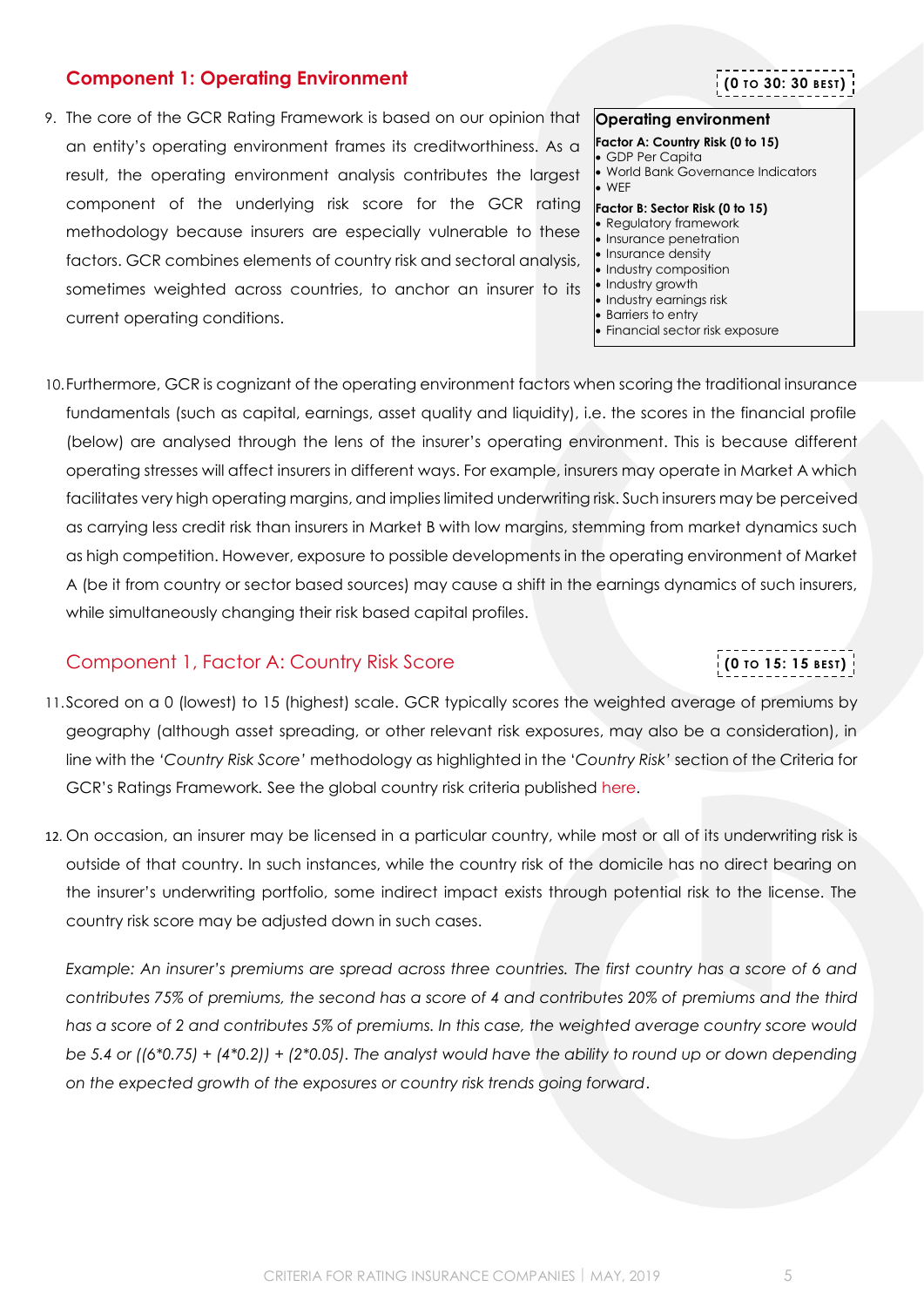### <span id="page-5-0"></span>Component 1, Factor B: Insurance Sector Risk Score

- 13. The Insurance sector risk score amalgamates eight separate subfactors, using a mixture of qualitative and quantitative factors. The assessment looks at market-wide factors that GCR views as impacting on the credit profiles of participants. In a similar fashion to the country risk assessment, a number of external conditions and risks may have a material influence on an individual company's operating performance, with participants in lower risk insurance markets typically receiving higher risk scores, all else equal.
- 14. The sector risk analysis consists of elements that are assessed consistently (across all countries, and across both short term and long term sectors), as well as unique factors that are relevant to particular industries. Negative scores are not applicable because companies would not operate in countries or sectors that are wholly punitive.
- 15. The sector risk analysis focuses on eight subfactors:
	- 1. Regulatory framework
	- 2. Insurance penetration
	- 3. Insurance density
	- 4. Industry composition
	- 5. Industry growth
	- 6. Industry earnings risk
	- 7. Barriers to entry
	- 8. Financial sector risk exposure
- 16. Scores related to scale and market development may be adjusted where a sector is distorted by significant offshoring of premiums, where such premiums are not viewed to contribute towards underlying market stability and maturity.
- 17. **Regulatory Framework**: GCR's analysis factors in the insurance supervisory framework. GCR considers the regulatory instruments used to evaluate and monitor the insurance system, which include the forms and quality of reporting to the regulatory authorities, as well as the frequency and content of on-site examination and off-site surveillance conducted by supervision authorities. The actions and measures that regulatory authorities are empowered to use in avoiding problems and potential failures of insurers within the system are considered, and the regulatory track record of implementation, intervention, enforcement and/or risk mitigation is examined. The assessment takes into account relevant legislation governing the industry. GCR also assesses the transparency and availability of industry information. The risk score will be dragged down if GCR views the regulatory environment to be weak, with minimal supervision and lack of enforcement. Regulatory interference that is viewed to negatively impact an industry will also have a lowering impact on the score.
- 18. **Insurance penetration** (industry gross written premium ("GWP") as a proportion of GDP) indicates the level of significance of an insurance market within the broader economic context, and is used as an indication of the level of development of the insurance sector in a country. The metric for penetration may be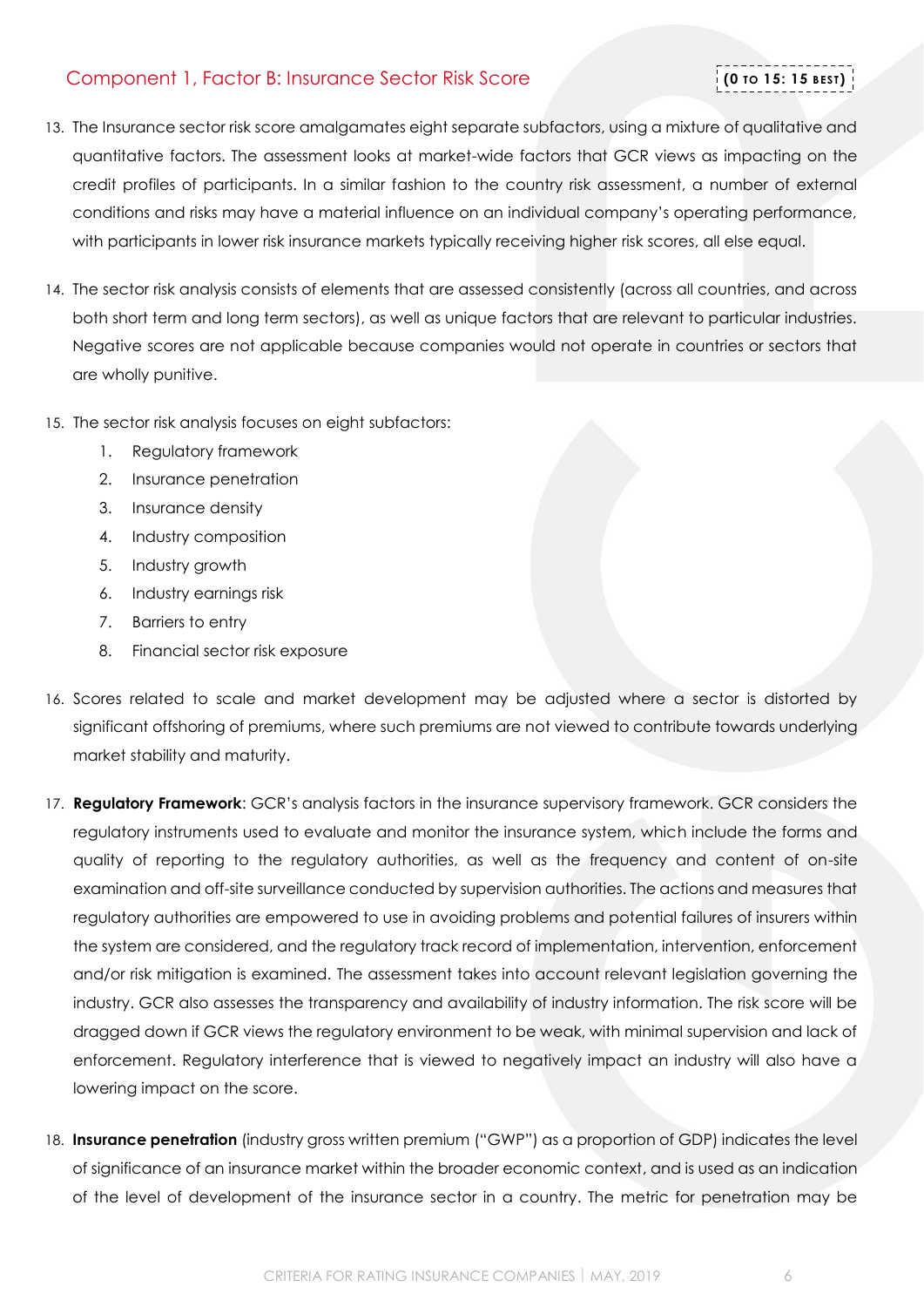adjusted to include or exclude amounts in order to reach a consistent view that is reflective of the development of the industry.

- 19. **Insurance density** (GWP per capita) illustrates the extent of insurance utilisation by the underlying population. This measure contributes to an overview of the level of depth of the industry within the local context. Industries with higher levels of development tend to exhibit enhanced resilience to external shocks, while providing market participants with a framework more conducive to operational efficiencies. This notwithstanding, attention is paid to the lower underwriting or operating risks related to less developed markets in terms of product risk.
- 20. **Industry composition**. GCR analyses the industry structure and composition, looking at the number of participants (and the resultant level of industry concentration or fragmentation), as well as the relative positioning of those entities in terms of tiered groupings. This informs the level of relative competition within each of these sets, and influence on pricing and other competitive dynamics. Consolidation trends and intermediary functions, if pertinent, will also form part of this overview.
- 21. **Industry growth**. Industries with strong growth prospects allow for development and enhanced significance within the broader economic framework, while fostering potential for improving scale efficiencies and risk diversification at company level. Growth is measured by the growth in premiums, minus inflation and GDP growth. The assessment takes into consideration industry maturity, as growth in less mature markets may give rise to some earnings volatility as players, products, policyholders and legislation evolves. Growth in more mature markets may give rise to more stable earnings trajectories (although the evolution of new products in such markets may also be a source of earnings exposure).
- 22. **Industry earnings risk**. Industry earnings risk primarily looks at the profitability of the market. Factors such as industry cycles, the general claims patterns, the underlying risk composition, commission structures and the level of scale efficiencies may support the analysis where relevant. While economies with low penetration and low density generally exhibit higher profitability, GCR views the long-term sustainability of such margins to be exposed to potential volatility as the markets gradually develop and mature. The score takes into account earnings risk stemming from potential asset price bubbles (residential real estate, commercial real estate or equity price bubbles). Rapid growth in any asset class (typically, performance well above inflationary growth) is questioned regarding its sustainability and the imbalances it may be creating.
- 23. **Barriers to entry**. Barriers to entry are viewed from both a regulatory and operational perspective. In terms of the former, barriers take the form of regulatory requirements for granting licenses (inclusive of minimum capital requirements), shareholding structures, and other regulatory hurdles. Operational barriers relate to the existing competitive dynamics of the market and the space for new entrants, coupled with the availability of requisite resources. While high barriers to entry are typified by advanced markets with established players and operational frameworks, smaller markets may exhibit barriers due to capturing of key distribution channels, policyholders or risks by established players. In such instances, operational barriers to entry will contribute to the score, while regulatory barriers may not. Where barriers to entry simultaneously give rise to market distortions, however, they may be discounted.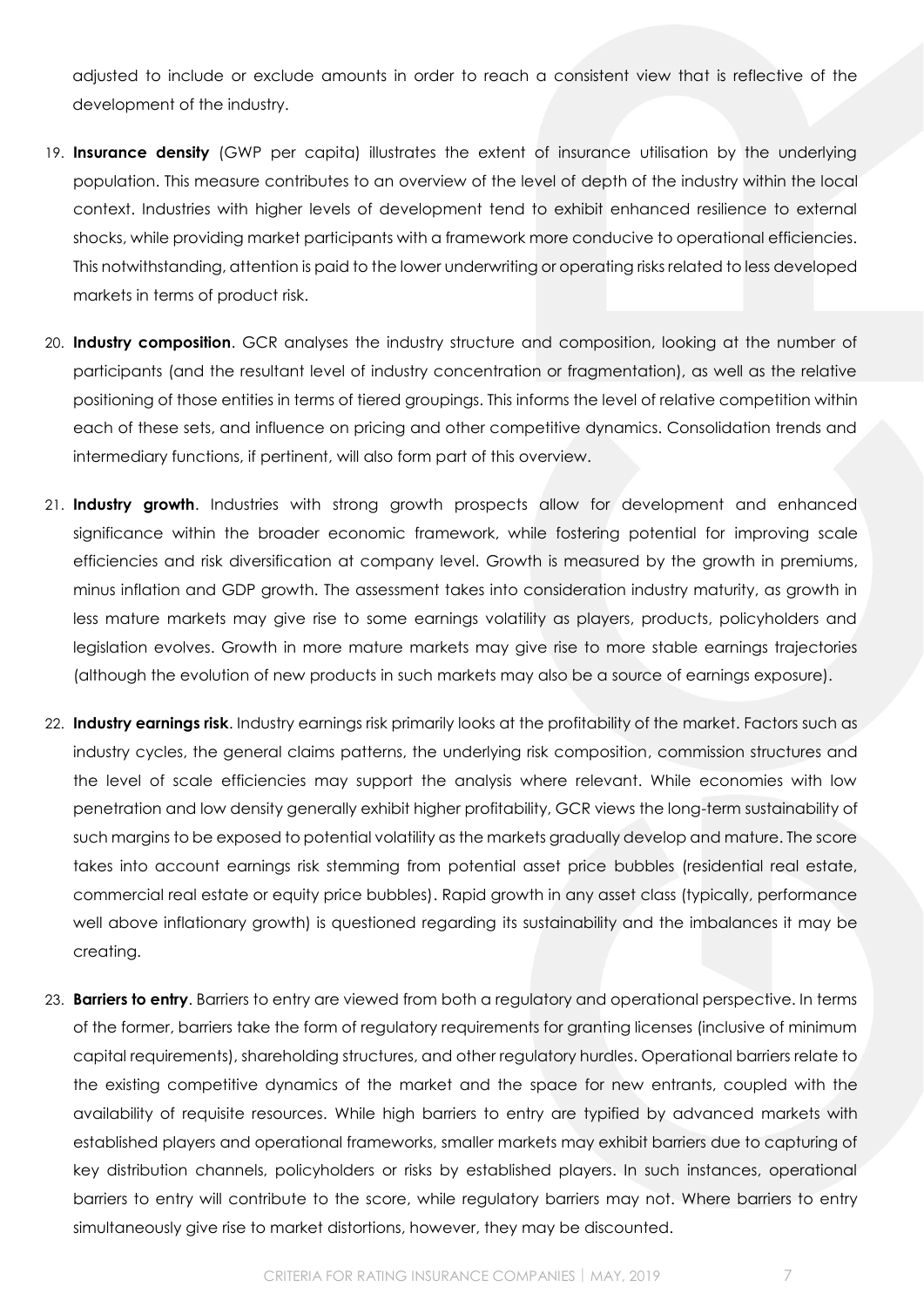24. **Financial sector strength**. GCR assesses the exposure of participants to the financial sector because financial institutions (particularly banks) are fundamentally exposed to systemic risk, and represent the key source of insurers' liquidity. Furthermore, the financial sector is viewed to be a bellwether of investment market performance given the interconnectedness with financial systems.[Please see Criteria for Rating Banks and 'Bank like' Financial Institutions, 2019].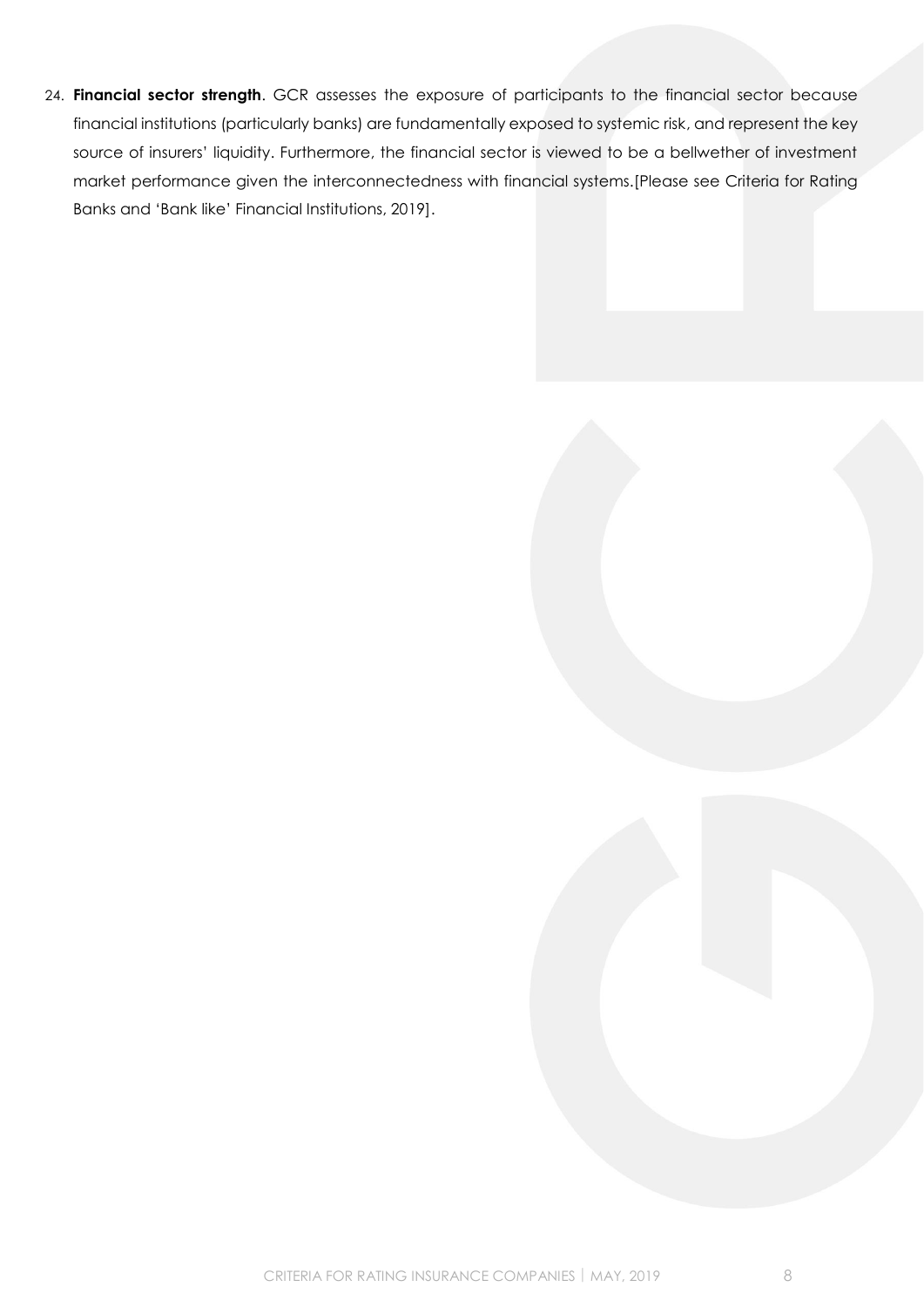### <span id="page-8-0"></span>**Component 2: Business Profile**

25. The Business Profile assessment is based on a series of qualitative and quantitative factors meant to ascertain the robustness of the insurance company or group's business model. This includes examining the competitiveness, diversity and stability of earnings, against the risk and complexity of operations and quality of management/ governance relative to peers operating in the same or similar markets.

### <span id="page-8-1"></span>Component 2, Factor A: Competitive Position

- 26. The assessment of an insurer's future financial strength is strongly influenced by its competitive position, and the competitive advantages that the insurer has carved out in its chosen market(s). Competitive positioning impacts sensitivity to industry challenges, cycle management strategy, and potential for superior operating performance. Over an intermediate to long term horizon, highly competitive entities would be expected to sustain earnings strength, while defending their market position.
- 27. Competitive position is the first entity specific score based on a scale, from 'weak' (-6) to 'strong' (+3). The competitive position score begins by assessing the market share and revenue scale and stability subfactors, followed by adjustments reflecting company specific characteristics.
- 28. **Market share**. A company's market share is an indication of the degree of acceptance in the market and insurance buyers' perceptions of capacity and brand strength. An insurer's market share is considered to be (1) a contributing factor to a company's ability to respond to changing market conditions over time, and manage adverse market conditions; (2) a platform for attaining greater cost efficiencies; (3) a measure of bargaining power, pricing power, and ability to select higher quality business; and (4) a determinant of potential for strong product uptake and business retention.
- 29. Market share is assessed on both a nominal and relative basis. Relative market share is calculated as the insurer's GWP divided by the average industry premium (Average industry premium is calculated as Industry GWP/ Number of industry participants).
- 30. Market share is analysed at both a general industry level, as well as a specialist level (should a particular insurer's corporate strategy primarily target a distinct industry sub-segment). Smaller companies with a strong brand and representation in a chosen niche, specialised expertise and/or captive distribution channels are often able to protect their market position and achieve above average underwriting profitability. In this regard, GCR's assessment may take into account the insurer's market position relative to similar niche players, and/or the industry segment. Market share for insurers operating across multiple countries will be aggregated, although multinational players with material competitive global or regional strengths may have upward score adjustments as per the adjustment section below.
- 31. **Revenue scale and stability**. The assessment considers revenue consistency for the insurer, concentrating on the absolute returns and the stability of sources of revenue. Products with higher levels of renewals and

# **(-14 TO 6: 6 BEST )**

**(-6 TO +3: 3 BEST )**

#### **Business profile**

**Factor A: Competitive position (-6 to +3)** • Market share • Revenue scale and stability **Factor B: Premium diversification (-3 to +3)** • Product diversification • Product risk • Geographic diversification **Factor C: Management & governance (-5 to 0)**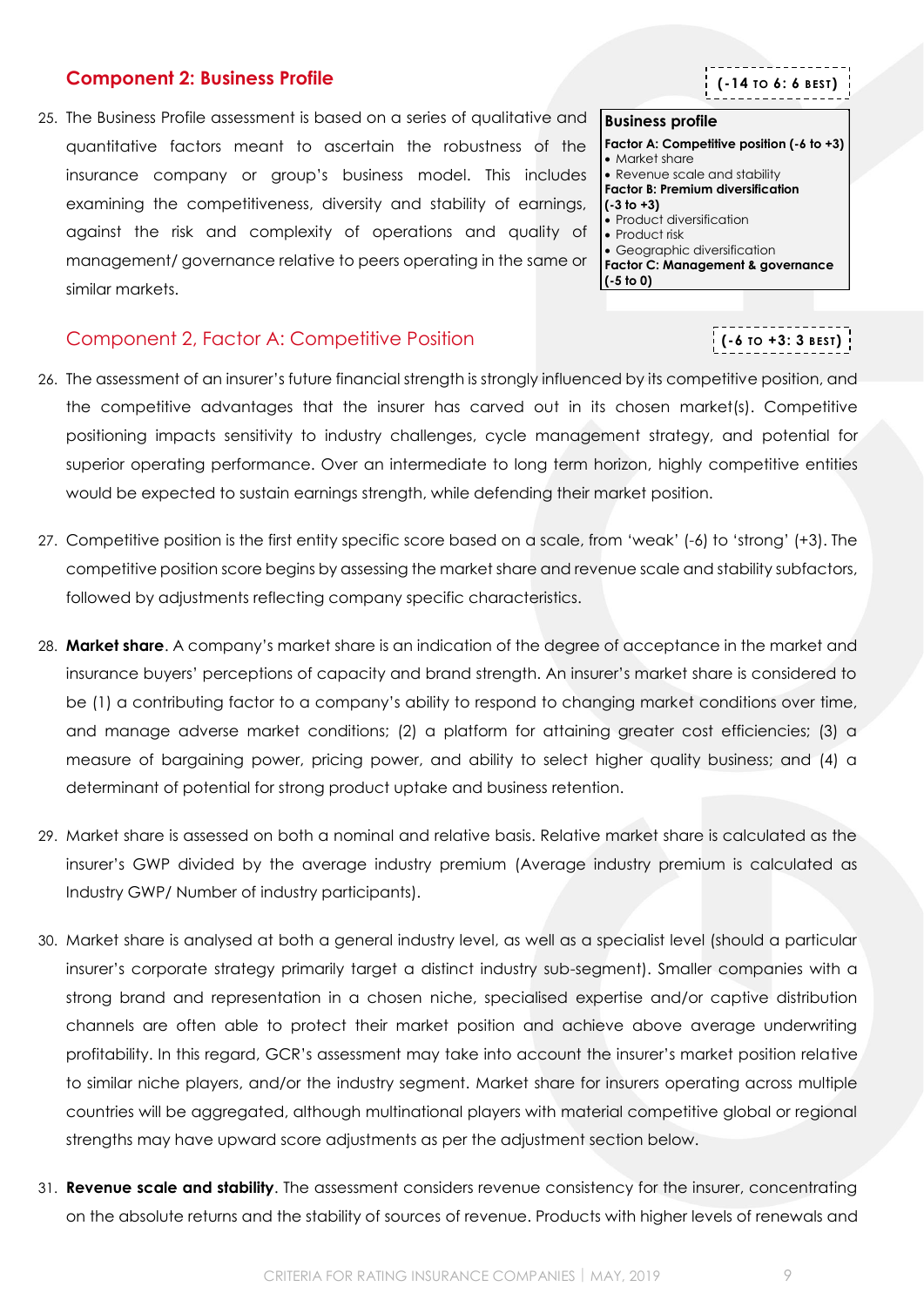steady rate increases translate into a more reliable growth trend, while products with lumpy premium trends (such as large development projects) or low renewal rates could diminish revenue stability. Entities with larger scale tend to benefit from increased revenue stability, given the capacity of the enlarged premium base to absorb loss of business in strained cycles. Entities with smaller revenue bases could be exposed to greater levels of revenue volatility in such periods.

- 32. Adjustments may be applied to competitive position to better reflect credit characteristics. The following represent the primary set of adjustments, although additional adjustments may be applied for relevant considerations:
	- a) **Franchise strength and market status**: The score may be adjusted up or down should GCR view the insurer to benefit from, or be negatively impacted by, branding and market status considerations. For example, significant reputational damage may result in losses in market share going forward. A negative adjustment may be applied to provide for potential reductions in market position. Conversely, entities may benefit from specific branding or market status strengths, which could see upward score adjustments. Examples would include smaller entities that are viewed to benefit from enhanced customer loyalty, or a positive market status, that gives rise to a higher level of business retention and revenue stability than the competitive position score would otherwise convey. Considerations for multinational players with material competitive global or regional competitive strengths are included in this adjustment.
	- b) **Strategy and business model**. A particular strategy or business model may have a positive or negative adjustment. For example, an insurer with a low market share, but a strong and controlled distribution model, may have better control over revenue in negative economic cycles than a larger insurer with no controlled distribution channels, and consequently may be positively adjusted. This may include specialist businesses, with advanced capacities in niche products, captive insurers (with a small but potentially highly secure and strong revenue base), or entities with significant control over product distribution and pricing. In contrast, an insurer that pursues an aggressive growth strategy, or veers into new products with elevated risk profiles relative to the insurer's risk tolerance, may be negatively scored.
	- c) **Reinsurance dependence**. Reinsurance dependence could negatively impact an insurer's rating, should it give rise to an outsized threat to the entity's business model and competitive position, relative to other comparable cedents. This would apply to insurers ceding very large proportions of their gross portfolio, who may encounter challenges in renewing on beneficial terms.
	- d) **Earnings adjustment**. Market position and revenue quality are indicators of earnings potential and cycle responsiveness through pricing, selection and agility. However, the score for an entity may be negatively adjusted should it reflect weak earnings relative to its position. For example, an entity may hold large but poor quality risks or portfolios that superficially support market share, while damaging earnings. Should an entity's actual earnings be in stark contrast to its competitive position, the score may be adjusted to dilute the impact of positioning.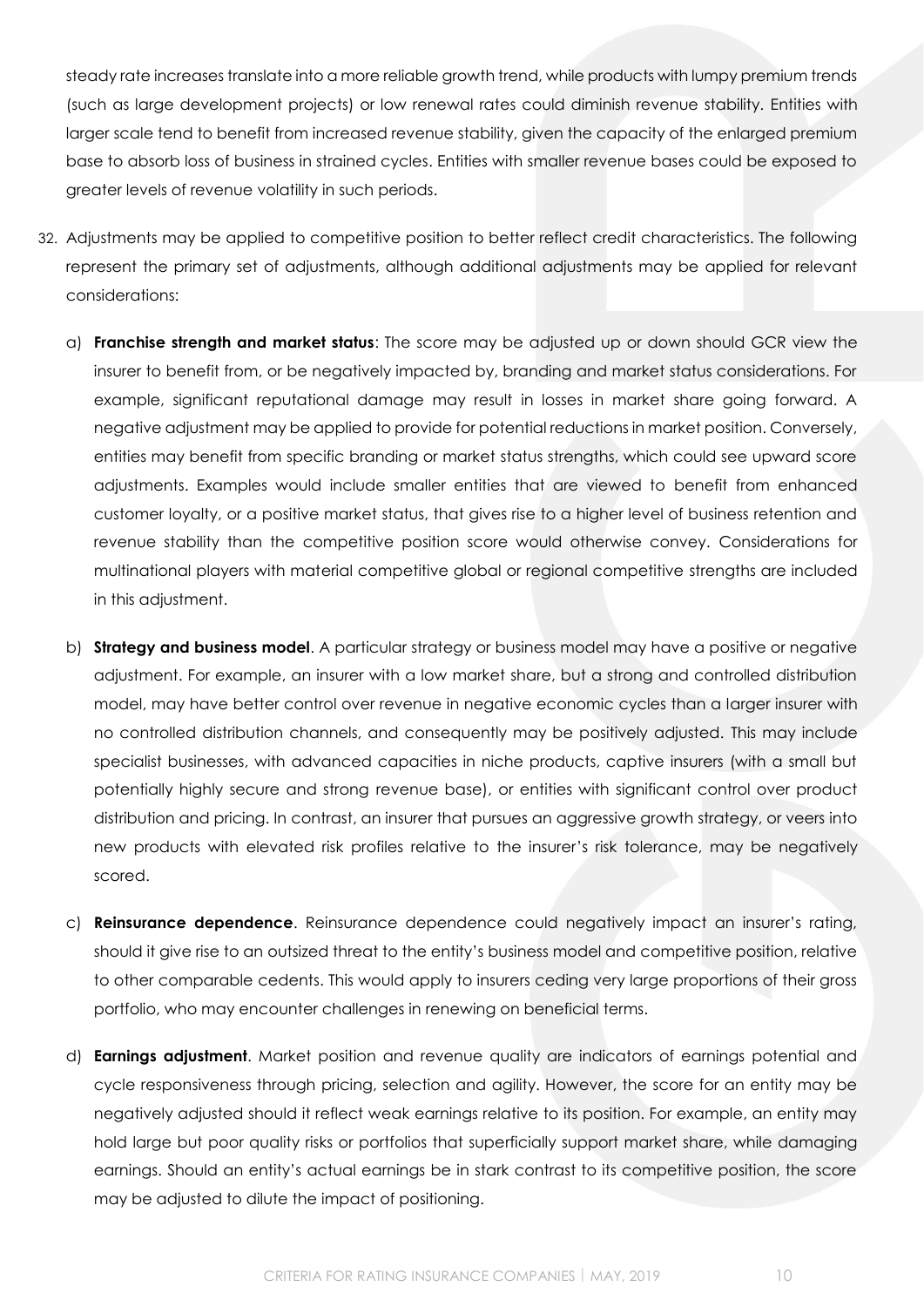| Table 1: Competitive position |              |                                                                                                                                                                                                                                      |
|-------------------------------|--------------|--------------------------------------------------------------------------------------------------------------------------------------------------------------------------------------------------------------------------------------|
| Score description             | Score        | <b>Typical characteristics</b>                                                                                                                                                                                                       |
| Highest                       | 3            | Very strong market position, with a relative market share exceeding 6x. Very high<br>levels of revenue scale and stability. Franchise strength and market status, and<br>strategy and business model are neutral to highly positive. |
| High                          | 1 to 2       | Strong market position, with a relative market share between 1.5x and 6x. High levels<br>of revenue scale and stability. Franchise strength and market status are neutral to<br>positive.                                            |
| Intermediate                  | $-1$ to 0    | Intermediate market position, with a relative market share between 0.8x and 1.5x.<br>Moderate levels of revenue scale and stability. Franchise strength and market status<br>are typically neutral to positive.                      |
| Low                           | $-2$ to $-3$ | Moderately weak market position, with a relative market share between 0.2x and<br>0.8x. Moderately weak levels of revenue scale and stability. Adjustment factors may<br>be neutral to negative.                                     |
| Lowest                        | $-4$ to $-6$ | Weak market position, with a relative market share below 0.2x. Weak levels of<br>revenue scale and stability. Adjustment factors may be neutral to highly negative.                                                                  |

THE RISK SCORE ASSESSMENT BOXES HIGHLIGHT TYPICAL CHARACTERISTICS OF A HIGHEST, HIGH, OR INTERMEDIATE (AND SO ON) SCORE. IT IS LIKELY THAT AN ENTITY HAS ONE OR MORE CHARACTERISTIC ACROSS DIFFERENT BOXES. GCR ALLOWS ANALYTICAL DECISION MAKING TO DECIDE ON THE MOST PERTINENT ELEMENTS FOR EACH RATED ENTITY. HOWEVER, TO ACHIEVE A HIGHER SCORE, THE ENTITY IS LIKELY TO EXHIBIT A NUMBER OF CUMULATIVE STRENGTHS. CONVERSELY, ANY ONE RISK CAN BRING THE SCORE DOWN TO A LOW LEVEL.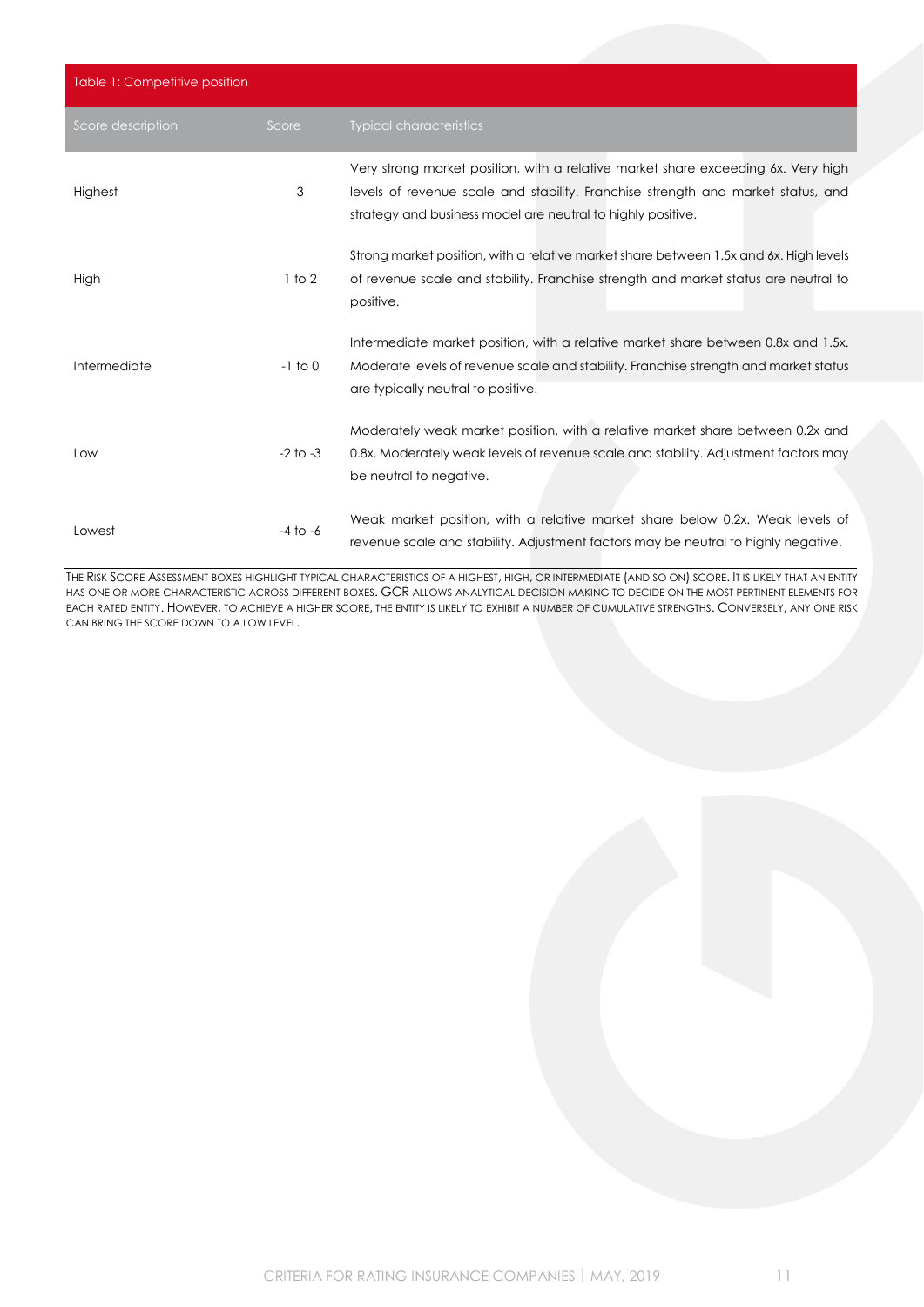### <span id="page-11-0"></span>Component 2, Factor B: Premium diversification

- 33. GCR analyses an insurer's premium diversification in terms of product risk, product diversification, and market diversification. Business unit diversification may also occasionally apply. High levels of concentration, in the absence of relevant mitigating factors, expose an insurer to increased revenue risk.
- 34. The premium diversification score ranges from lowest of -3 to highest of +3. The premium diversification score begins by assessing product and market diversification, followed by adjustments for company specific characteristics that largely focus on concentration risk.
- 35. **Product diversification**. Product diversification is assessed in terms of lines of business, geographic diversification, and policyholder diversification and granularity. The assessment includes an overview of the linkage between the company's distribution channel structure, market focus, and the underlying product offering. The success and alignment of distribution and marketing frameworks contribute to the development and resilience of an insurer's competitive advantages in a chosen market, while facilitating enhanced pricing and distribution controls.
- 36. GCR analyses diversification between lines of business on both gross and net premium bases, as well as the product risk associated therewith. Diversification benefits can also be priced into products, providing a competitive advantage over less diversified competitors. The analysis of the line of business diversification is both quantitative and qualitative. Analytical judgement may be applied to the trade-off between product diversification and product focus, should a specialised approach result in concentration that is offset by strategic advantages. Furthermore, the analysis may take into account the impact of scale on overall diversification. Geographic diversification mitigates exposure to country specific systemic risk. Geographic risk spreading is viewed in terms of both degree (across cities, countries, and continents) and materiality (limited, partial, material).
- 37. **Product risk.** Product risk measures the overall level of underwriting risk that the insurer is exposed to in terms of the business lines in which in participates. The lines of business in which an insurer participates impact on its financial profile due to the varying exposures, volatility and dynamics at play within each class or subsegment.
- 38. Adjustments may be applied to premium diversification to better reflect credit characteristics. The following represent the primary set of adjustments, although additional adjustments may be applied for relevant considerations:
	- a) **Single source concentration**: The score may be adjusted down should the entity exhibit notable concentrations to particular policyholders, risks or distribution partners.
	- b) **Global or regional diversification**. The score may be adjusted upwards for globally or regionally diversified entities with material strengths across both products and geographies.
	- c) **Earnings adjustment**. In similar fashion to the adjustment made to competitive position, should an entity's actual earnings be in contrast to its earnings spread, the score may be adjusted down.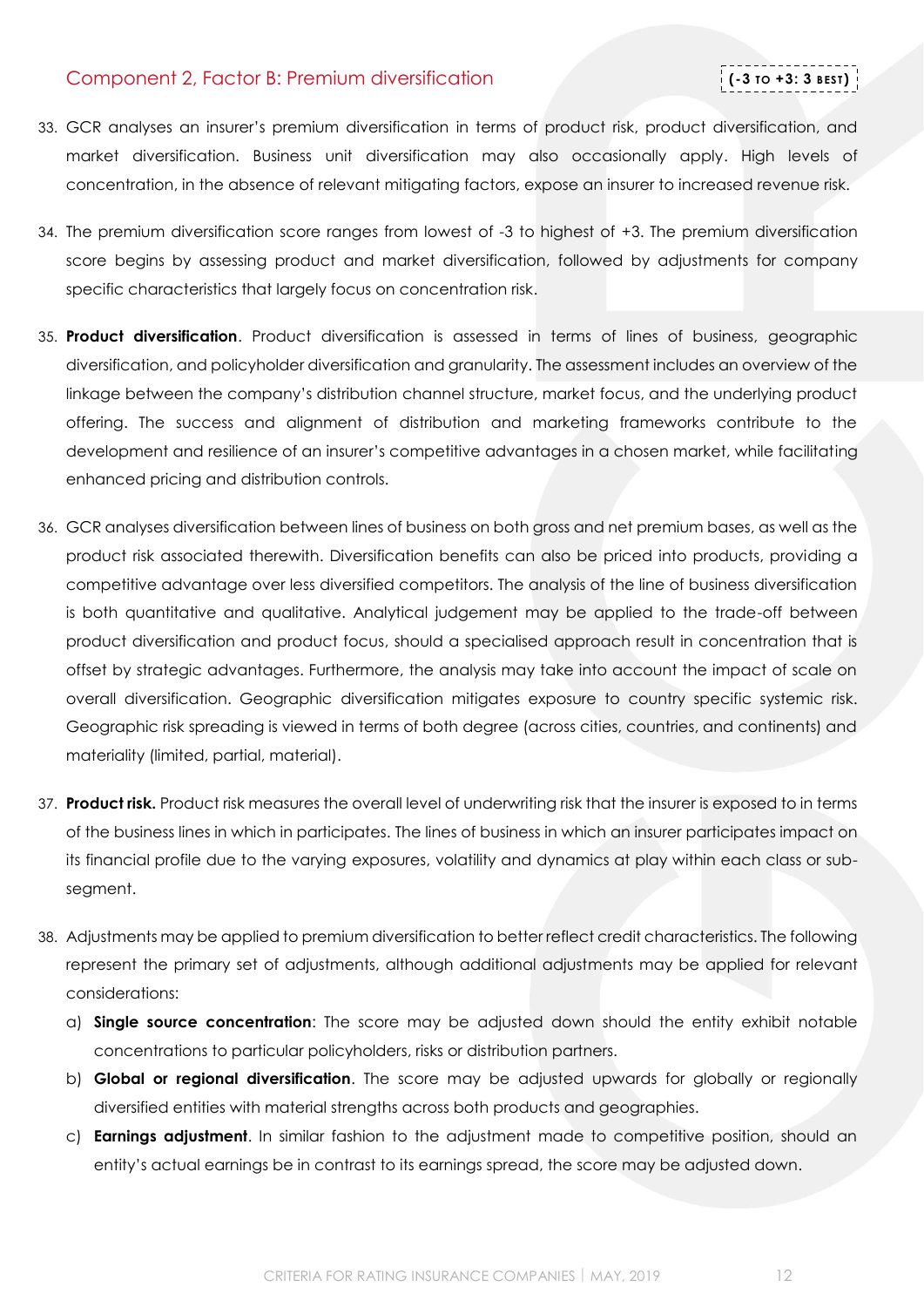| Table 2: Premium diversification |              |                                                                                                                                                                                                                                                                                                                                                                                                                                                                              |
|----------------------------------|--------------|------------------------------------------------------------------------------------------------------------------------------------------------------------------------------------------------------------------------------------------------------------------------------------------------------------------------------------------------------------------------------------------------------------------------------------------------------------------------------|
| Score description                | Score        | Premium diversification                                                                                                                                                                                                                                                                                                                                                                                                                                                      |
| Highest                          | $2$ to $3$   | Highly diversified portfolio across multiple lines of business, with at least four lines<br>being of material size and quality contributing meaningfully towards premiums. A<br>high proportion of low risk products mitigates earnings volatility exposure.<br>Geographic diversification is viewed to be strong. The highest score of 3 would<br>typically be applicable to globally diversified entities with material strengths across<br>both products and geographies. |
| Intermediate to high             | $0$ to $1$   | Well diversified portfolio across multiple lines of business, with at least three lines<br>being of material size and quality contributing meaningfully towards premiums. A<br>high proportion of low to medium risk products mitigates earnings volatility exposure.<br>Geographic diversification is viewed to be intermediate.                                                                                                                                            |
| Low                              | $-1$         | Somewhat diversified portfolio across multiple lines of business, with at least two lines<br>being of material size and quality contributing meaningfully towards premiums.<br>Product risk may be elevated, while single source concentrations may be present.<br>Geographic diversification is viewed to be limited.                                                                                                                                                       |
| Lowest                           | $-2$ to $-3$ | portfolio diversification, with elevated product risk. Single source<br>Limited<br>concentrations may be present. Geographic diversification is viewed to be limited.                                                                                                                                                                                                                                                                                                        |

THE RISK SCORE ASSESSMENT BOXES HIGHLIGHT TYPICAL CHARACTERISTICS OF A HIGHEST, HIGH, OR INTERMEDIATE (AND SO ON) SCORE. IT IS LIKELY THAT AN ENTITY *HAS ONE OR MORE CHARACTERISTIC ACROSS DIFFERENT BOXES. GCR ALLOWS ANALYTICAL DECISION MAKING TO DECIDE ON THE MOST PERTINENT ELEMENTS FOR*  EACH RATED ENTITY. HOWEVER, TO ACHIEVE A HIGHER SCORE, THE ENTITY IS LIKELY TO EXHIBIT A NUMBER OF CUMULATIVE STRENGTHS. CONVERSELY, ANY ONE RISK *CAN BRING THE SCORE DOWN TO A LOW LEVEL.*

<span id="page-12-0"></span>Component 2, Factor C: Management & Governance

**(-5 TO 0: 0 BEST )**

39. Scored between 0 to -5. Please see the universal [management & governance](http://gcrratings.com/criteria) criteria.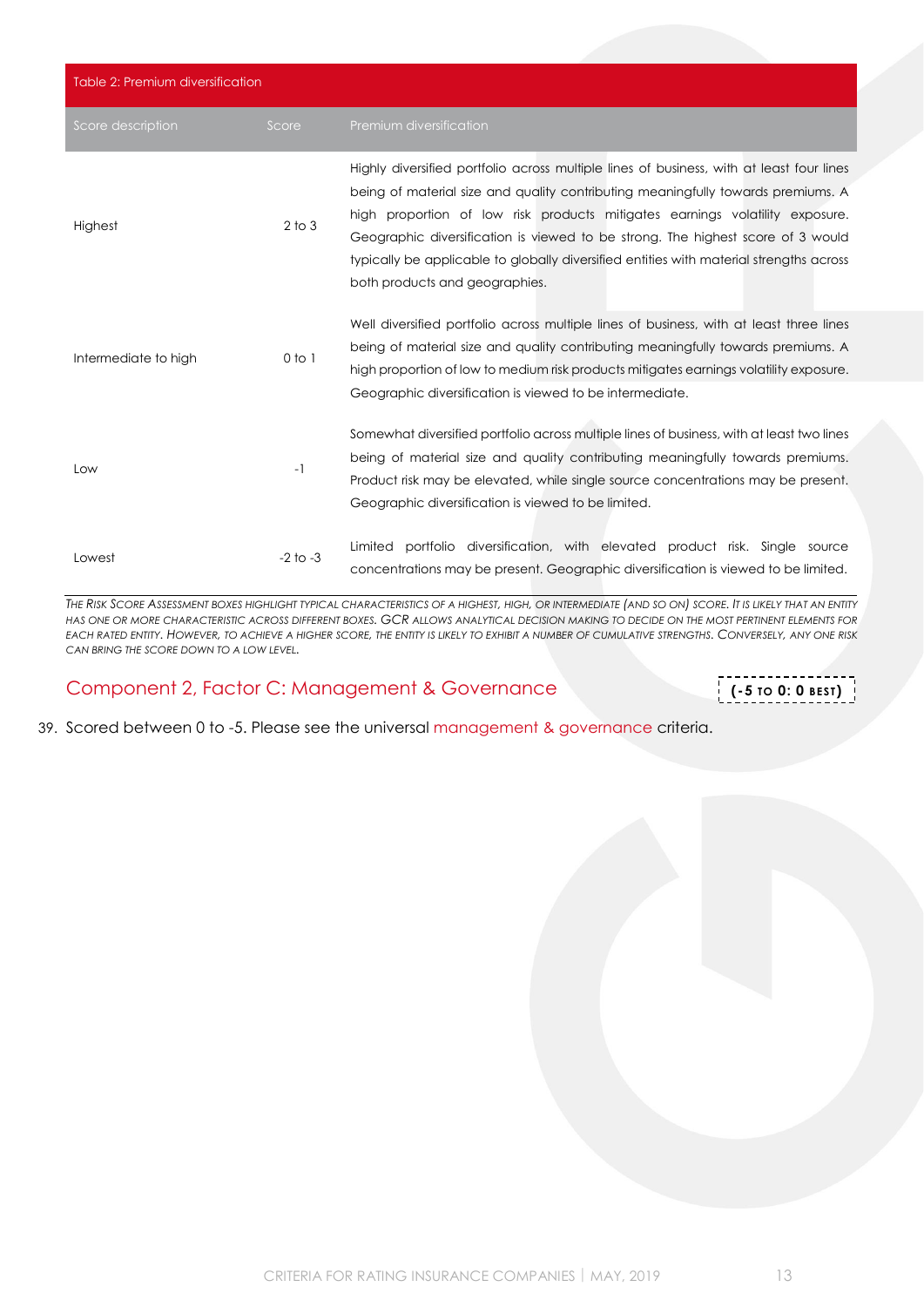### <span id="page-13-0"></span>**Component 3: Financial Profile**

40. An insurer's financial profile is reviewed on both an annual and crosscycle basis, in order to gauge the fundamental financial strengths and capacities available over medium-term operating periods. The assessment is based on an analysis of Earnings, Capitalisation and Liquidity. The assessment of an insurer's financial profile is also viewed relative to the industry and peers.

### <span id="page-13-1"></span>Component 3, Factor A: Earnings

- 41. Profitability, in terms of magnitude, stability, flexibility and sustainability, is reviewed at both the underwriting and net profit level. In this regard, a company's financial performance will ultimately drive future balance sheet strength and sustainability. Insurance companies that are able to demonstrate consistent profitability and a lower degree of volatility generally receive a positive assessment of earnings capacity.
- 42. The earnings score ranges from 'very weak' (-5) to 'very strong' (+2). The earnings score begins by assessing profitability on underwriting and net bases, followed by adjustments for company specific characteristics that largely focus on earnings risk.
- 43. **Underwriting profitability**. A track record of underwriting profitability through rating cycles attests to the relative success of the company's business model and management's ability to adapt to changing market conditions. The rating assesses a medium term average underwriting margin and margin deviation to assess the earnings potential of the portfolio.
- 44. **Net profitability**. Similar to the underwriting performance, net profitability is assessed through the cycle, to gauge the relative stability and overall earnings strength. Insurers that consistently generate strong net profits are better positioned to sustain credit protection metrics. The rating assesses a medium term return on revenue and margin deviation to assess total earnings potential. The consideration of other sources of sustainable income is also assessed where applicable.
- 45. Adjustments may be applied to earnings capacity to better reflect credit characteristics. The following represent the primary set of adjustments, although additional adjustments may be applied for relevant considerations:
	- a. **Reserving risk.** The company's internal reserving approach and extent to which reserving adequacy is independently assessed, as well as the frequency of these reviews, are considered. High reserving risk, in particular stemming from long tail products, may result in negative adjustments. The absence of actuarial and/or external reserving valuations may also have a negative impact.
	- b. **Reinsurance risk**. GCR may make negative adjustments should net retention levels present elevated risk to earnings. Negative adjustments may also be made for the reinsurance structure relative to the nature and size of underlying risk exposures, as well as the diversification and credit quality of the reinsurance counterparties. Premium retention trends and strategy going forward, as well as the

**(-21 TO 8: 8 BEST )**

**(-5 TO +2: 2 BEST )**

**Financial profile Factor A: Earnings (-5 to +2)** • Underwriting profitability • Net profitability **Factor B: Capitalisation (-6 to +4)** • Risk based capitalisation **Factor C: Liquidity (-10 to +2)** • Liquidity ratio • Operational cash coverage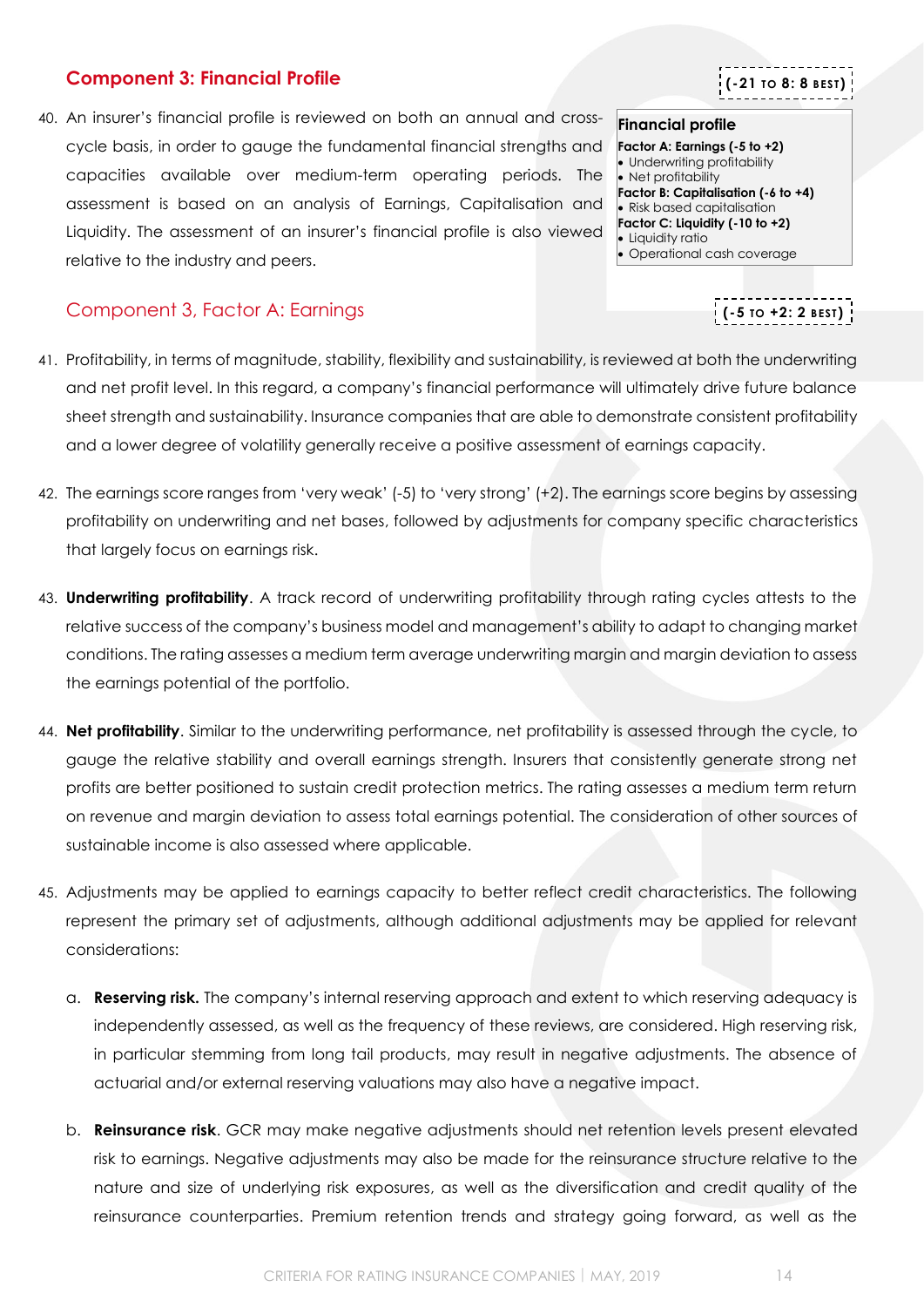reinsurance trade off in terms of technical profitability over a three to five year time horizon, are considered.

- c. **Catastrophe risk.** Exposure to high severity event losses resulting in rapid erosion of policyholder protection. A potential shift in the frequency of such events may heighten the need for increased supervision of this risk component. GCR may adjust for the insurer's catastrophe risk management, taking into account data quality, exposure monitoring techniques and process controls.
- d. **Market risk.** Market risk pertains to the risk of adverse deviations of the mark to market value of the trading portfolio or private equity activities. Entities with significant market risk exposures may be marked down, including considerations for equity risk, interest rate risk and foreign exchange risk exposure. The following specific exposures are noted:
	- a. Equity Risk. Sizeable exposures to capital markets relative to peers may result in negative scoring.
	- b. Foreign Exchange Risk. Should premiums and claims not be denominated in equivalent currencies, then a sharp change in exchange rates can result in a mismatch in the value of the premium collected to cover a risk, relative to the claims payout for that risk. Furthermore, reinsurance cover that has not explicitly catered for foreign exchange risk may have a significant impact on earnings. The changing value of currencies also has a direct impact on the value of the balance sheet.
	- c. Interest Rate Risk. The impact on earnings due to the movements of interest rates, either directly from interest earning assets or interest-bearing liabilities or indirectly from the impact on loan losses from changes to base rates.
- e. **Earnings control**. In certain circumstances, the magnitude of an insurer's profit margin may not be of material consequence. For example, an entity may be significantly overcapitalised, and expectations are for such overcapitalisation to persist, such that the need to achieve high net margins to build capital is mitigated. In such instances, earnings control (the management of margins above minimum thresholds, rather than maximum targets) may be a more relevant basis for measuring performance. Adjustments may be made to align the earnings score with the anticipated level of earnings control.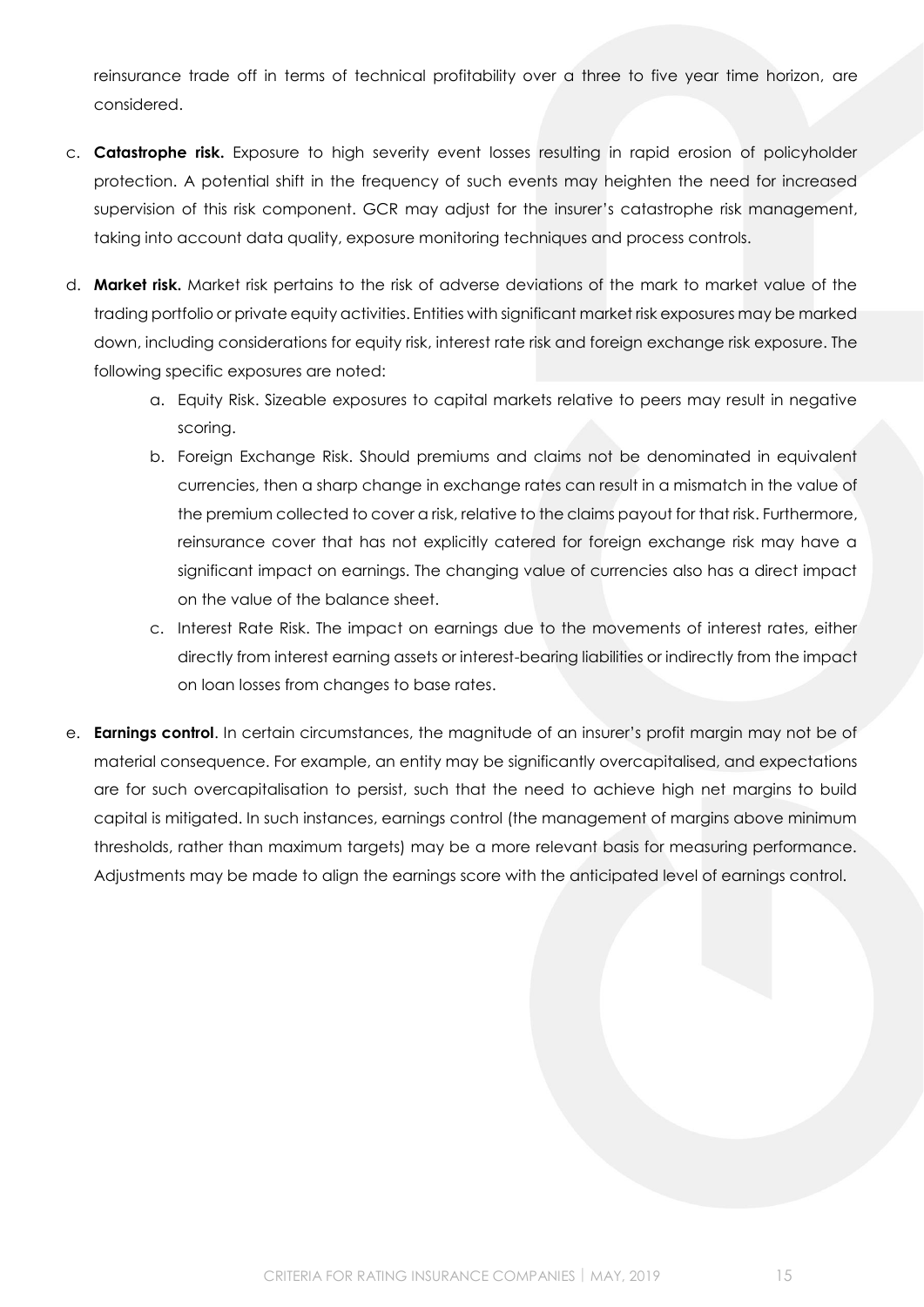| Table 3: Earnings |                |                                                                                                                                                                                                                                                                                                                                                                                                |
|-------------------|----------------|------------------------------------------------------------------------------------------------------------------------------------------------------------------------------------------------------------------------------------------------------------------------------------------------------------------------------------------------------------------------------------------------|
| Score description | Score          | <b>Typical characteristics</b>                                                                                                                                                                                                                                                                                                                                                                 |
| Highest           | $\overline{2}$ | Very high and stable underwriting and net margins, with a view of sustained earnings<br>strength through the underwriting cycle. Reinsurance deductibles are very low and<br>limit earnings volatility, while reinsurance counterparty quality is very healthy.<br>Reserving is viewed to be healthy, with advanced reserving valuations conducted<br>by external parties.                     |
| High              |                | High and stable underwriting and net margins, with small but manageable earnings<br>volatility through the underwriting cycle. Reinsurance deductibles are low and limit<br>earnings volatility while reinsurance counterparty quality is very healthy. Reserving is<br>viewed to be healthy, with advanced reserving techniques being applied.                                                |
| Intermediate      | $-1$ to 0      | Adequate to moderately low underwriting and net margins (typically in line with<br>industry norms), with a degree of earnings volatility through the underwriting cycle.<br>Reinsurance deductibles should be low and limit earnings volatility, although some<br>comparatively high deductibles may exist. Reserving is viewed to be adequate, with<br>adequate reserving techniques applied. |
| Low               | $-3$ to $-2$   | Weak underwriting and net margins, with elevated earnings volatility through the<br>underwriting<br>cycle. Some<br>negative<br>scoring for reinsurance exposures<br>(counterparties or levels of deductibles) may apply. Reserving is viewed to be<br>adequate to weak.                                                                                                                        |
| Lowest            | $-5$ to $-4$   | Very weak underwriting and net margins, with elevated earnings volatility through<br>the underwriting cycle. Some negative scoring for reinsurance exposures<br>(counterparties or levels of deductibles) may apply. Reserving may be weak to very<br>weak.                                                                                                                                    |

THE RISK SCORE ASSESSMENT BOXES HIGHLIGHT TYPICAL CHARACTERISTICS OF A HIGHEST, HIGH, OR INTERMEDIATE (AND SO ON) SCORE. IT IS LIKELY THAT AN ENTITY *HAS ONE OR MORE CHARACTERISTIC ACROSS DIFFERENT BOXES. GCR ALLOWS ANALYTICAL DECISION MAKING TO DECIDE ON THE MOST PERTINENT ELEMENTS FOR*  EACH RATED ENTITY. HOWEVER, TO ACHIEVE A HIGHER SCORE, THE ENTITY IS LIKELY TO EXHIBIT A NUMBER OF CUMULATIVE STRENGTHS. CONVERSELY, ANY ONE RISK *CAN BRING THE SCORE DOWN TO A LOW LEVEL.*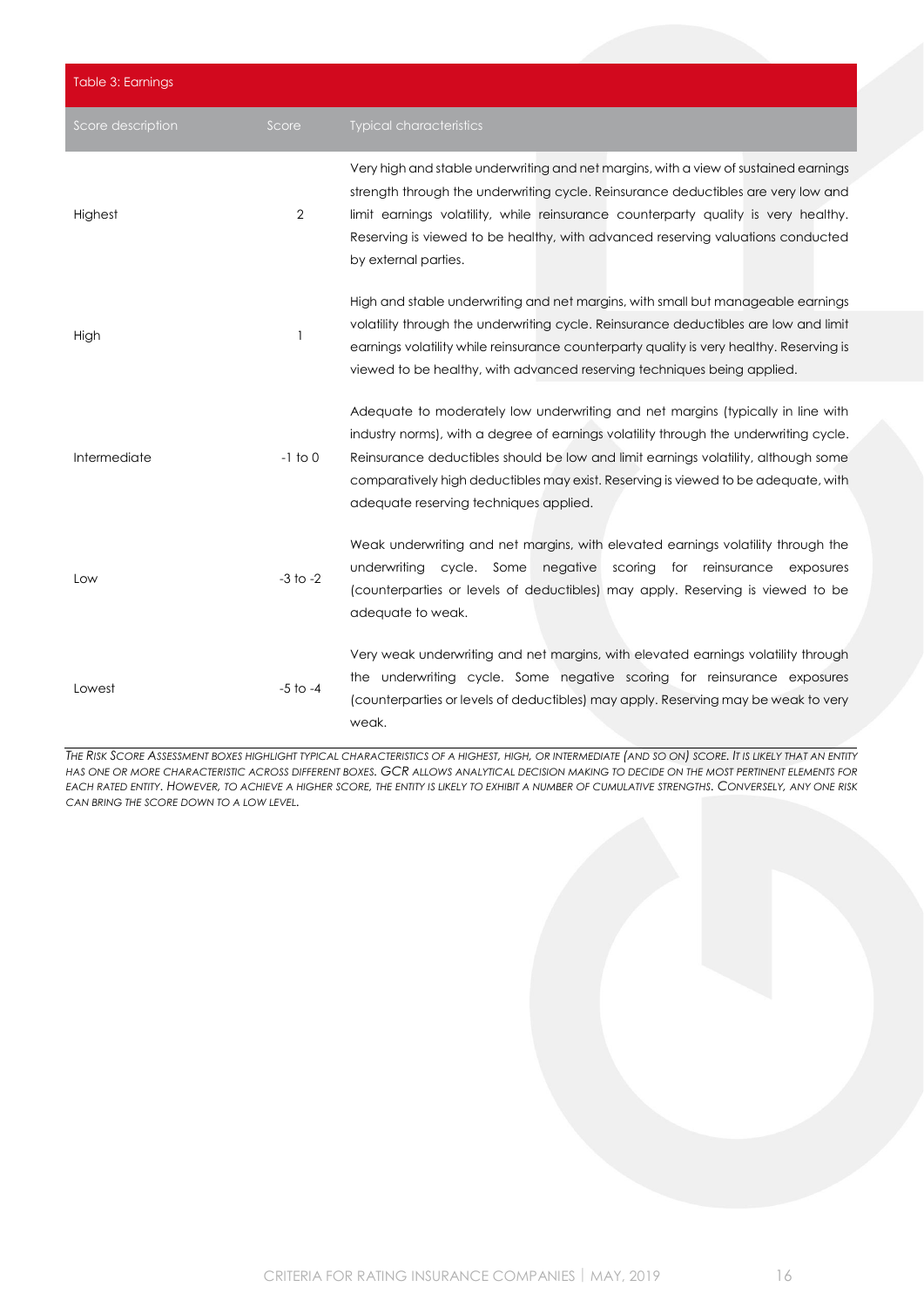### <span id="page-16-0"></span>Component 3, Factor B: Capitalisation

# **(-6 TO +4: 4 BEST )**

- 46. Well capitalised insurers are better positioned to withstand adverse changes in the operating, regulatory and economic environment, underwriting and investment cycles. Accordingly, the strength of a company's balance sheet and, most importantly, its ability to preserve and grow surplus capital is a key determinant of its longer term financial soundness.
- 47. The analysis of capital adequacy interacts with other key rating factors that contribute to the holistic credit assessment. For example, capital constraints can also limit an insurer's ability to achieve strategic objectives, which may impact future operating performance.
- 48. The capitalisation score ranges from 'very weak' (-6) to 'very strong' (+4). The capitalisation score centres on an assessment of risk based capital adequacy, followed by adjustments for company specific characteristics that largely focus on earnings risk.
- 49. **Risk based capitalisation**. GCR incorporates a risk-based solvency approach into its capital adequacy assessment. Excess capital is viewed as a buffer against adverse developments across an insurer's risk spectrum, and as such the risk-based tool provides an indication of the ability of a company to absorb unfavourable risk deviations.
- 50. The risk based capital measure is GCR's Capital Adequacy Ratio ('GCR CAR'). Capital reflects shareholders' funds, plus instruments approved for capital equivalence by the local regulator, minus intangibles, equity investments in non-consolidated financial companies and deferred tax assets. Risk charges are applied to underwriting risk (by line of business), market risk (by asset type), counterparty risk and operational risk (which is adjusted for operating environment risk exposure). Guaranteed capital from a shareholder may also be included in capital, while dividends that are regularly paid-out post financial year end may be extracted.
- 51. Risk components cover:
	- a. **Underwriting exposure** associated with the quantum and composition of the risk base. Products that expose an insurer to greater reserving uncertainty and potential volatility are viewed to have a higher capital requirement.
	- b. **Market risk** is capital exposure to asset prices stemming from market price volatility. Asset haircuts determine the potential impact on capital, with aggressive investment positions placing increasing strain on capital.
	- c. **Credit risk** of counterparties, pertaining primarily to financial assets and premium receivables, but may be extended to all receivables should these represent a large enough portion of the balance.
	- d. **Operational risk** is the risk of direct or indirect loss resulting from the inadequate or failed internal processes, people and systems or from external events. A buffer is required to cater for human and system related errors, and will take into account variations in operating environment exposure.
- 52. GCR may also take into account regulatory metrics, such as Solvency II risk based cover measures, comparable international equivalents, or local regulations that cater for all material risk components. Views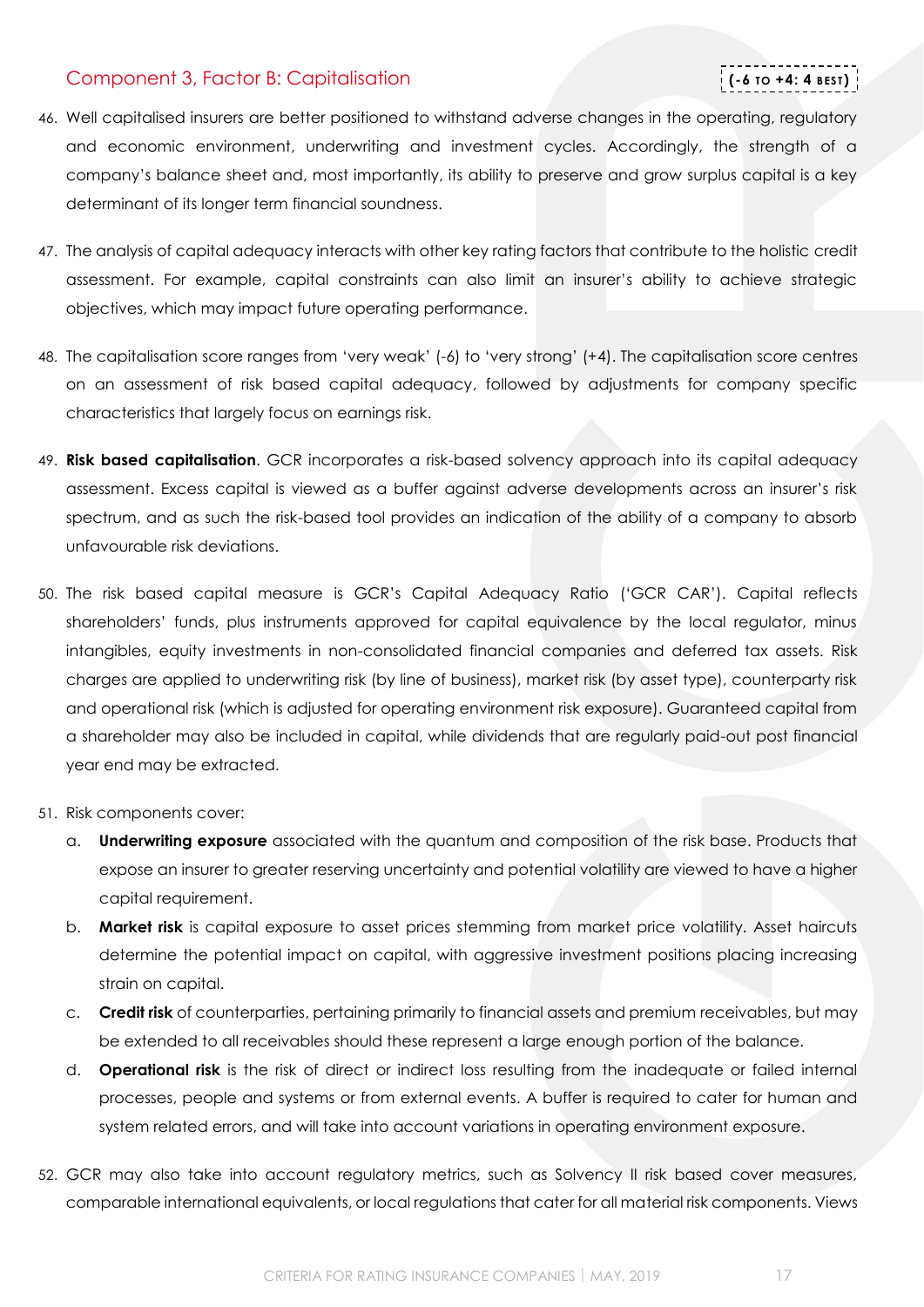on capital strengths or weaknesses informed by such metrics will be factored into the capital adequacy assessment.

- 53. Adjustments may be applied to capitalisation to better reflect credit characteristics. The following represent the primary set of adjustments, although additional adjustments may be applied for relevant considerations:
	- a. **Capital scale and quality.** Small capital bases (typically below USD5m for insurers, and USD10m for reinsurers) may attract a negative adjustment, as limited capital scale may impair capital resilience in shocks. A negative adjustment may be applied to capital that is comprised of material revaluation gains that are viewed to be aggressive.
	- b. **Capital management**. Strong capital management is required to preserve stable levels of risk adjusted capitalisation. GCR will form a view on the company's capital management approach, inclusive of applicable policies and strategies (such as dividend, underwriting and investment policies) and may adjust the capitalisation score down should strong capital management not be in place.
	- c. **Capital fungibility.** An insurer's ability to absorb losses within its capital is influenced not just by its overall capital ratios but also by the location of that capital within its wider group structure. This means that published consolidated capital ratios can be misleading by implying perfect capital fungibility, while in reality there can be regulatory, accounting or tax impediments to such intra-group capital mobility, and consequently capitalisation may be negatively adjusted.
	- d. **Reserving risk.** While reserving adjustments may be applied to earnings capacity, negative adjustments pertaining to material potential reserve shortfalls may also be applied to capital.
	- e. **Statutory solvency risk**. GCR assesses an insurer's capital adequacy in the context of the local regulatory framework, and may apply negative adjustments for statutory risk. Capitalisation levels that exhibit limited buffers relative to statutory requirements, or register within a band of regulatory sensitivity, may be at risk of supervisory intervention that sees suspension of particular lines or products, or stronger action such as curatorship or license withdrawal.
	- f. **Financial flexibility**. The company's ability to access additional sources of capital funding may result in upward adjustments to capital. Both capital access and investor appetite are assessed relative to prevailing market dynamics and insurer-specific characteristics.
	- g. **Leverage**. Insurers and insurance groups with high leverage in their funding structures may be adjusted down.
	- h. **Start-up insurers, and insurers with turnaround strategies**. Capitalisation for a start-up or newly established entity is viewed on a long term horizon (see Appendix 3 for details on the approach to startups). Entities will typically be heavily capitalised upfront, while being exposed to limited risk. Growth in premiums and assets typically sees an insurer converge on a medium term capitalisation level, which forms the basis for GCR's assessment. This assessment may also be applicable to entities implementing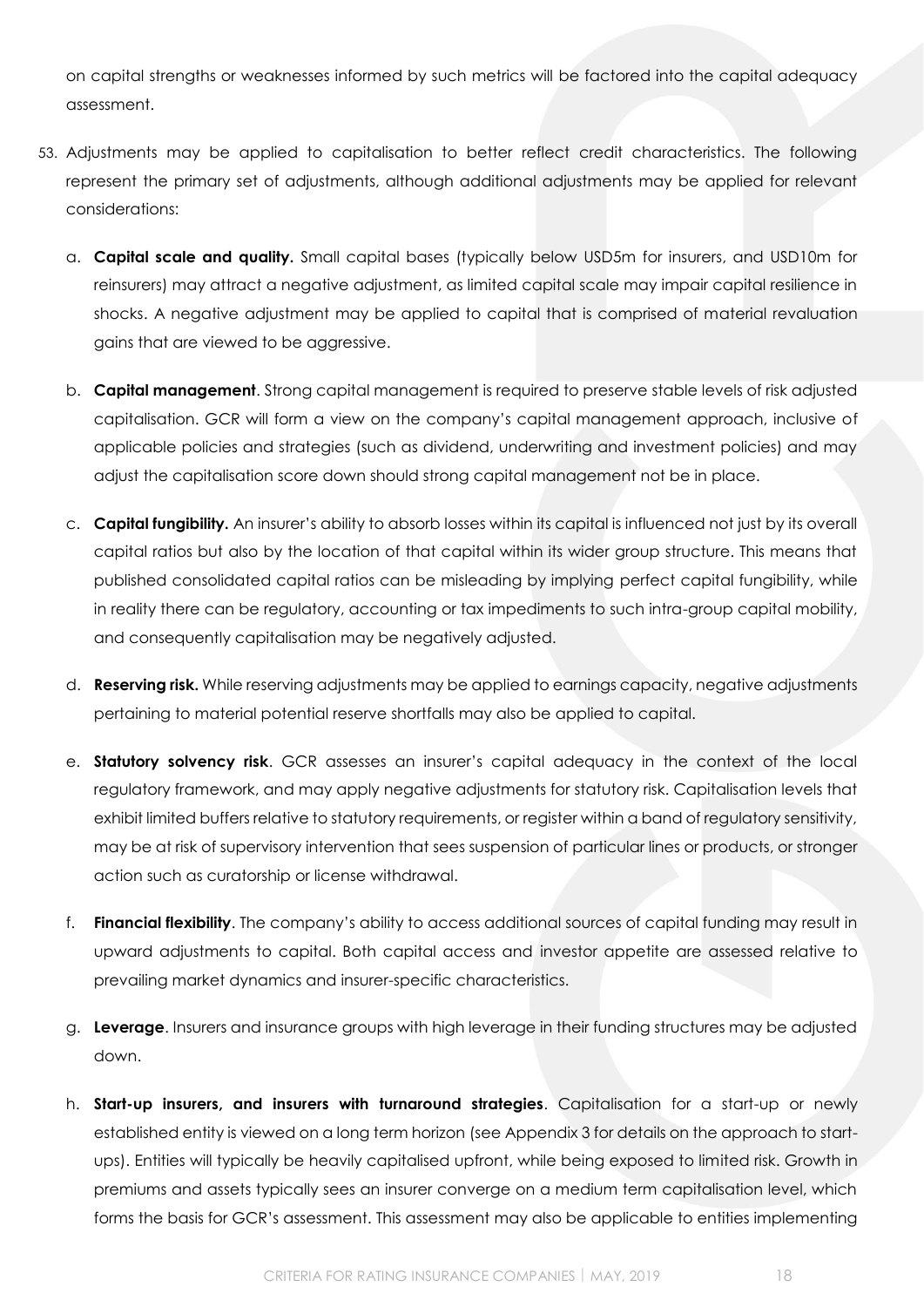a significant turnaround or change in strategy, with similar risk characteristics (heavily capitalised upfront, with elevated uncertainty of future earnings capacity). This would be true in particular for entities with very poor earnings track records.

| <b>Table 4: Capitalisation</b> |              |                                                                                                |
|--------------------------------|--------------|------------------------------------------------------------------------------------------------|
| Score description              | Score        | <b>Typical characteristics</b>                                                                 |
|                                |              | Extremely strong risk adjusted capitalisation, with very high levels of capital redundancy,    |
| Highest                        | $3$ to $4$   | often in excess of 2.5x GCR CAR. Capital scale and quality is very high. Capital               |
|                                |              | management is strong to very strong, while the insurer may also benefit from financial         |
|                                |              | flexibility.                                                                                   |
|                                |              | Strong to very strong risk adjusted capitalisation, typically between 1.5x and 2.5x GCR CAR.   |
| High                           | 1 to 2       | Capital scale and quality is high. Capital management is strong to very strong, while the      |
|                                |              | insurer may also benefit from financial flexibility.                                           |
|                                |              | Intermediate risk adjusted capitalisation, typically between 1x and 1.5x GCR CAR. Capital      |
| Intermediate                   | $-1$ to 0    | scale and quality is intermediate to high. Capital management is strong. Financial flexibility |
|                                |              | may exist but is becoming more unlikely.                                                       |
|                                | $-3$ to $-2$ | Weak risk adjusted capitalisation, typically below 1x GCR CAR, capable of recovering to        |
| Low                            |              | above 1x over the short term. Capital scale and quality is low. Capital management is weak.    |
|                                |              | Statutory solvency risk may apply.                                                             |
|                                |              | Very weak risk adjusted capitalisation, well below 1x CAR, and likely remaining below 1x       |
| Lowest                         | -6 to -4     | over the short term to medium term. Capital scale and quality is low. Capital management       |
|                                |              | is very weak. Statutory solvency risk likely applies.                                          |

THE RISK SCORE ASSESSMENT BOXES HIGHLIGHT TYPICAL CHARACTERISTICS OF A HIGHEST, HIGH, OR INTERMEDIATE (AND SO ON) SCORE. IT IS LIKELY THAT AN ENTITY *HAS ONE OR MORE CHARACTERISTIC ACROSS DIFFERENT BOXES. GCR ALLOWS ANALYTICAL DECISION MAKING TO DECIDE ON THE MOST PERTINENT ELEMENTS FOR*  EACH RATED ENTITY. HOWEVER, TO ACHIEVE A HIGHER SCORE, THE ENTITY IS LIKELY TO EXHIBIT A NUMBER OF CUMULATIVE STRENGTHS. CONVERSELY, ANY ONE RISK *CAN BRING THE SCORE DOWN TO A LOW LEVEL.*

# <span id="page-18-0"></span>Component 3, Factor C: Liquidity

# **(-10 TO +2: 2 BEST )**

- 54. Liquidity is scored on a scale, from 'very weak' (-10) to 'strong' (+2). Whilst the recognition of exceptionally strong liquidity is limited, an assessment of weak liquidity can reduce the rating(s) significantly. Ultimately, this reflects our opinion that all insurers should have inherently strong liquidity positions. Scores from -4 and below reflect a particularly vulnerable liquidity position.
- 55. GCR's analysis of an insurer's liquidity primarily relies upon the GCR insurance liquidity ratio, which examines liquid asset coverage over liquidity demands on a short and longer term basis. Operational cash coverage is also assessed.
- 56. **Liquidity ratio**. Technical reserve coverage by cash and stressed financial assets. The sources of coverage include cash and other liquid assets. Whilst the haircuts deepen according to the depth and liquidity of the insurer's home market, broadly GCR views cash and near cash items (such as short term bank or money market placements) as the most liquid assets, followed by high quality bonds (typically sovereign but we would include bonds of other private of public sector entities in more developed markets), longer term bank placements, listed equities, real estate and unlisted equities, respectively. We may also include committed credit facilities from other financial institutions or group members as a source of liquidity, if they have a superior risk score or rating.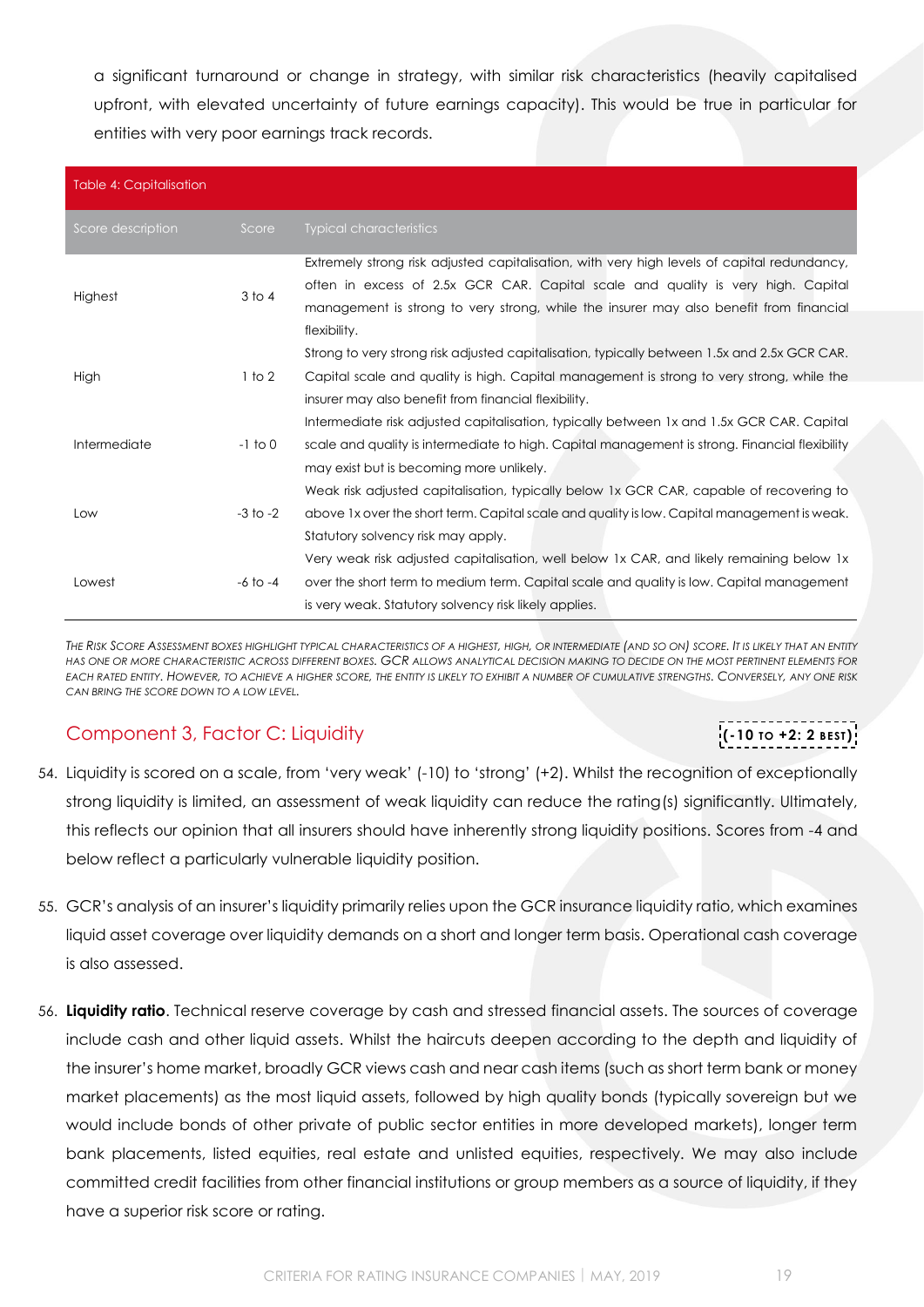- 57. The liquidity demands reflect the gross amount of technical reserve requirements but also include the impact of confidence sensitive liabilities depending on the maturity and nature of the liability/debt. We may also include potential withdrawals/lapses or surrenders of life products (a stressed value based on observed lapses), the impact of catastrophe events or elements of a guarantee/trade credit liability risk, or any other liability, depending on the business and exposure of the insurer. To score within the lowest levels, we would typically see material strain in covering provisions, with challenges in meeting monthly cash claims or other short-term liabilities.
- 58. **Operational cash coverage**. The coverage of operational cash requirements, such as average claims and operating expenses, reflect an insurer's capacity to meet typical ongoing monthly operational cash requirements.
- 59. Adjustments may be applied to liquidity to better reflect credit characteristics. The following represent the primary set of adjustments, although additional adjustments may be applied for relevant considerations:
	- a. **Protracted inadequate reserve coverage.** Protracted inadequate levels of reserve coverage will attract additional negative adjustments, reflecting a material inadequacy in liquidity requirements.
	- b. **Strain on cash flows or liquidity headroom.** Insurers experiencing or exposed to sustained cash flow strain may have liquidity scores adjusted. Furthermore, companies with a poor or short performance track record may reflect lower tolerance for variations in liquidity, with negative adjustments reflecting this limited liquidity headroom. Constraints on the fungibility of liquidity within a group may also have a negative impact.
	- c. **Additional asset liability matching adjustments** may be applied, such as the matching of asset liability maturity profiles, or practical concerns related to the disposal of assets used to calculate reserve coverage.
	- d. **Liquidity management**. Negative adjustments pertaining to inadequate liquidity management policies which may contribute towards weak future liquidity metrics.
	- e. **Banking counterparty risk.** Weaknesses in aggregated banking counterparty risk may give rise to negative adjustments. Material banking counterparty concentration may also have a negative impact.
	- f. **Covenant Risk.** For insurance groups with debt the presence and proximity to covenants is an important factor when assessing the stability of funds. Covenants that trigger funding accelerations, events of default or cross defaults clauses are of particular importance and the notching downwards should reflect this.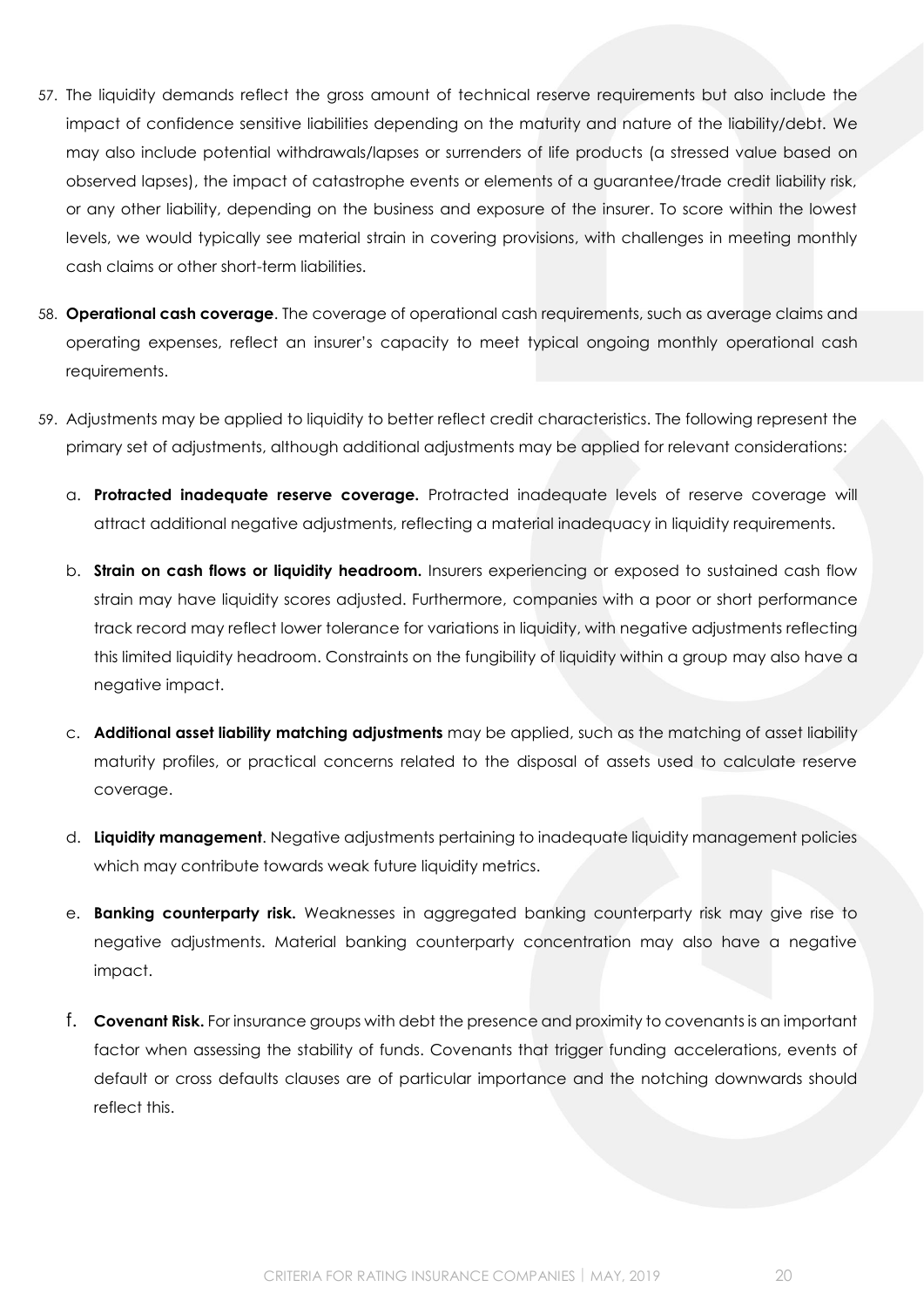| Table 5: Liquidity |                |                                                                                                                                                                                                                           |
|--------------------|----------------|---------------------------------------------------------------------------------------------------------------------------------------------------------------------------------------------------------------------------|
| Score description  | Score          | <b>Typical characteristics</b>                                                                                                                                                                                            |
| Highest            | $\overline{2}$ | >2.5x coverage of technical reserves. Average operational cost<br>coverage by cash and cash flows is very strong.                                                                                                         |
| Very high          |                | 2x-2.5x coverage of technical reserves. Average operational cost<br>coverage by cash and cash flows is strong.                                                                                                            |
| High               | $\mathbf 0$    | 1.5x-2x coverage of technical reserves. Average operational cost<br>coverage by cash and cash flows is moderately strong.                                                                                                 |
| Intermediate       | $-1$ to $-2$   | 1x-1.5x coverage of technical reserves. Average operational cost<br>coverage by cash and cash flows is intermediate.                                                                                                      |
| Low to very low    | $-3$ to $-4$   | <1x coverage of technical reserves. Average operational cost coverage<br>by cash and cash flows is weak. Liquidity management and cash flow<br>strain adjustments may be applicable.                                      |
| Lowest             | $-5$ to $-10$  | Very low coverage of technical reserves, with protracted inadequate<br>reserve coverage and strain on cash flows or liquidity headroom. Material<br>deficiencies in asset liability mismatching and liquidity management. |

THE RISK SCORE ASSESSMENT BOXES HIGHLIGHT TYPICAL CHARACTERISTICS OF A HIGHEST, HIGH, OR INTERMEDIATE (AND SO ON) SCORE. IT IS LIKELY THAT AN ENTITY *HAS ONE OR MORE CHARACTERISTIC ACROSS DIFFERENT BOXES. GCR ALLOWS ANALYTICAL DECISION MAKING TO DECIDE ON THE MOST PERTINENT ELEMENTS FOR*  EACH RATED ENTITY. HOWEVER, TO ACHIEVE A HIGHER SCORE, THE ENTITY IS LIKELY TO EXHIBIT A NUMBER OF CUMULATIVE STRENGTHS. CONVERSELY, ANY ONE RISK *CAN BRING THE SCORE DOWN TO A LOW LEVEL. WE WILL BLEND THE SCORES FOR MULTILINE INSURANCE GROUPS DEPENDING THE PREMIUM CONTRIBUTION.*

### <span id="page-20-0"></span>**Component 4: Comparative Profile**

60. The last component takes into account comparative considerations, factoring in ongoing group or extraordinary sovereign support, and peer comparison considerations.

### <span id="page-20-1"></span>Component 4, Factor A: Group Support

61. For details on group support please see the universal [group classification & support criteria.](http://gcrratings.com/criteria)

### <span id="page-20-2"></span>Component 4, Factor B: Government Support

62. For details on government support, please see the [country risk criteria.](http://gcrratings.com/criteria)

### <span id="page-20-3"></span>Component 4, Factor C: Peer Analysis

63. GCR allows up to two positive or negative risk score changes to create greater credit differentiation. Typically, these notches should be used when an insurer is a generally better or worse performing company than its peer group across a number of fields, but no one factor has created ratings differential.

# **(VARIOUS)**

#### **Comparative profile**

**Factor A: Group support (various) Factor B: Government support (various) Factor C: Peer analysis (-2 to +2)**

**(-2 TO +2: 2 BEST )**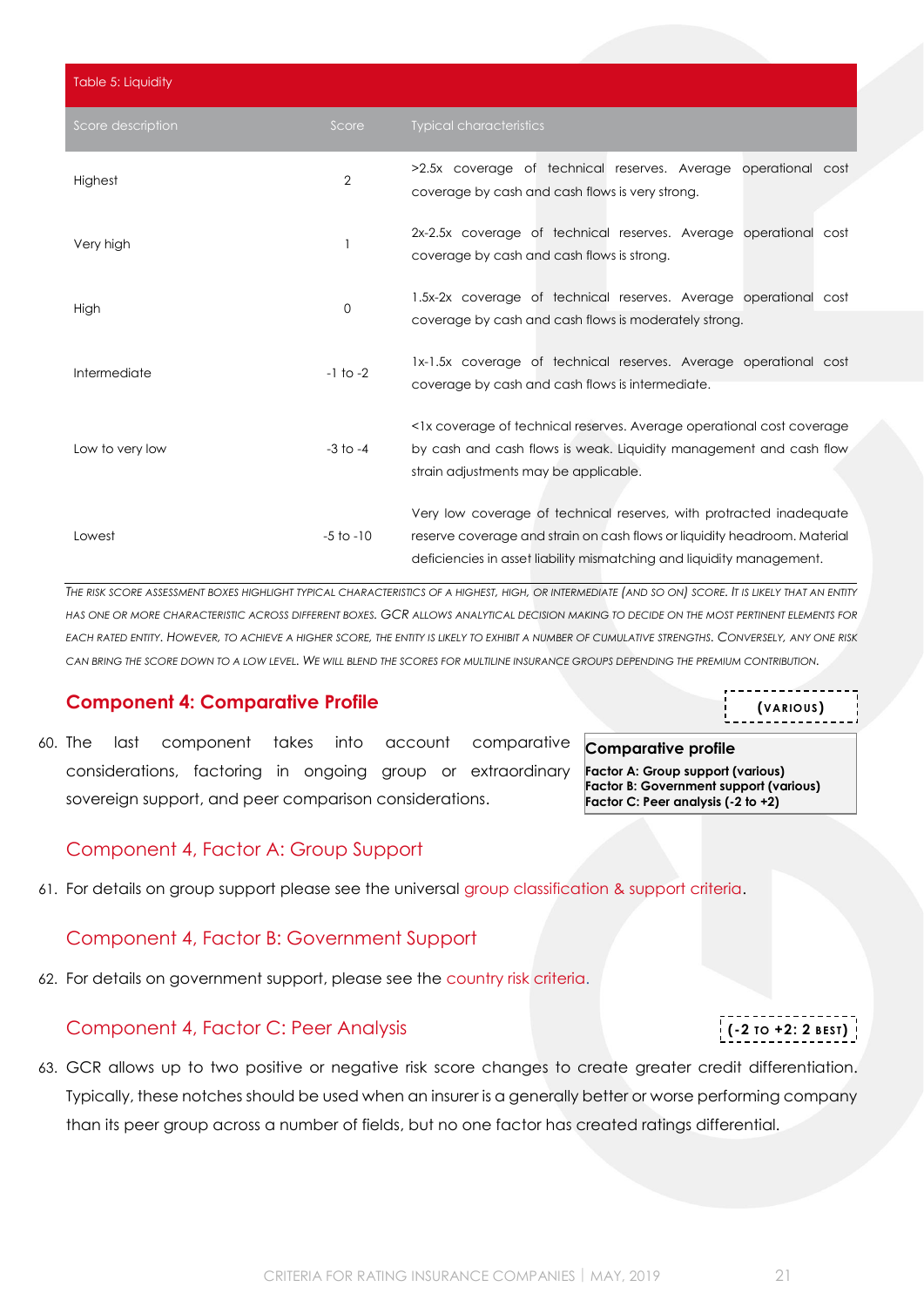### <span id="page-21-0"></span>**Final Rating Adjustment Factors**

64. Once the risk score and the ACE has been established, on either/ both the national or international scale we can then establish the issuer credit ratings on legal entities. At this stage we move off the risk scoring framework and start adjusting on the national/ international rating scale basis because we are trying to establish the most applicable credit ratings hierarchy within a financial group and most appropriate hierarchy within a market.

### <span id="page-21-1"></span>Rating Adjustment Factor 1: Insurance Specific Structural Factors

65. GCR will typically base our credit scoring on the financial and business characteristics of the closest consolidated group (when there is one) around that legal entity. This is because we believe there is tangible likelihood of risk transfer either up from subsidiaries, across from sister companies or down from a holding company/ parent. It is in this section that we address these risks, to hone in on the correct rating for that legal entity.

The [Group Classification and Support criteria](http://gcrratings.com/criteria) is the predominant guide for this decision-making process. These are the principles of the adjustments:

- 66. There should be no adjustment from the ACE for the **major operating entity**, of the analysed analytical object. An example of this is the major operating insurer within a financial group, which usually has above 51% of total group assets or capital. However, it could be smaller and still be operationally critical to the group.
- 67. **Minor group subsidiary / affiliates** are analysed on a standalone basis and then allocated support uplift, if necessary, in line with the Group Classification & Support Criteria.
- 68. **Non-operating holding companies ('NOHC')** are typically structurally subordinated from the major operating entities within a prudentially regulated insurance group. This is because they are reliant on the upstreaming of dividends or cash to pay debt, which can be interrupted by regulatory or legal actions. The ratings on NOHC's should be notched down at least once to reflect this risk. The notching may increase if the NOHC has a large amount of double leverage (defined as equity investments in subsidiaries, plus holding company intangibles, to holding company core equity) and/ or weak liquidity.
- 69. **Operating holding companies ('OHC')** typically will be treated like a NOHC. However, if the leverage is immaterial and potential regulatory intervention is expected to be minimal and the operations of the OHC are integral to the group, then GCR could match the ratings to the group ACE.
- 70. **Intermediate non-operating holding companies ('INOHC')** typically will be treated like NOHC. However, if the group benefits from parent or government support and that support has to flow through the INOHC, then the ratings would match the group ACE.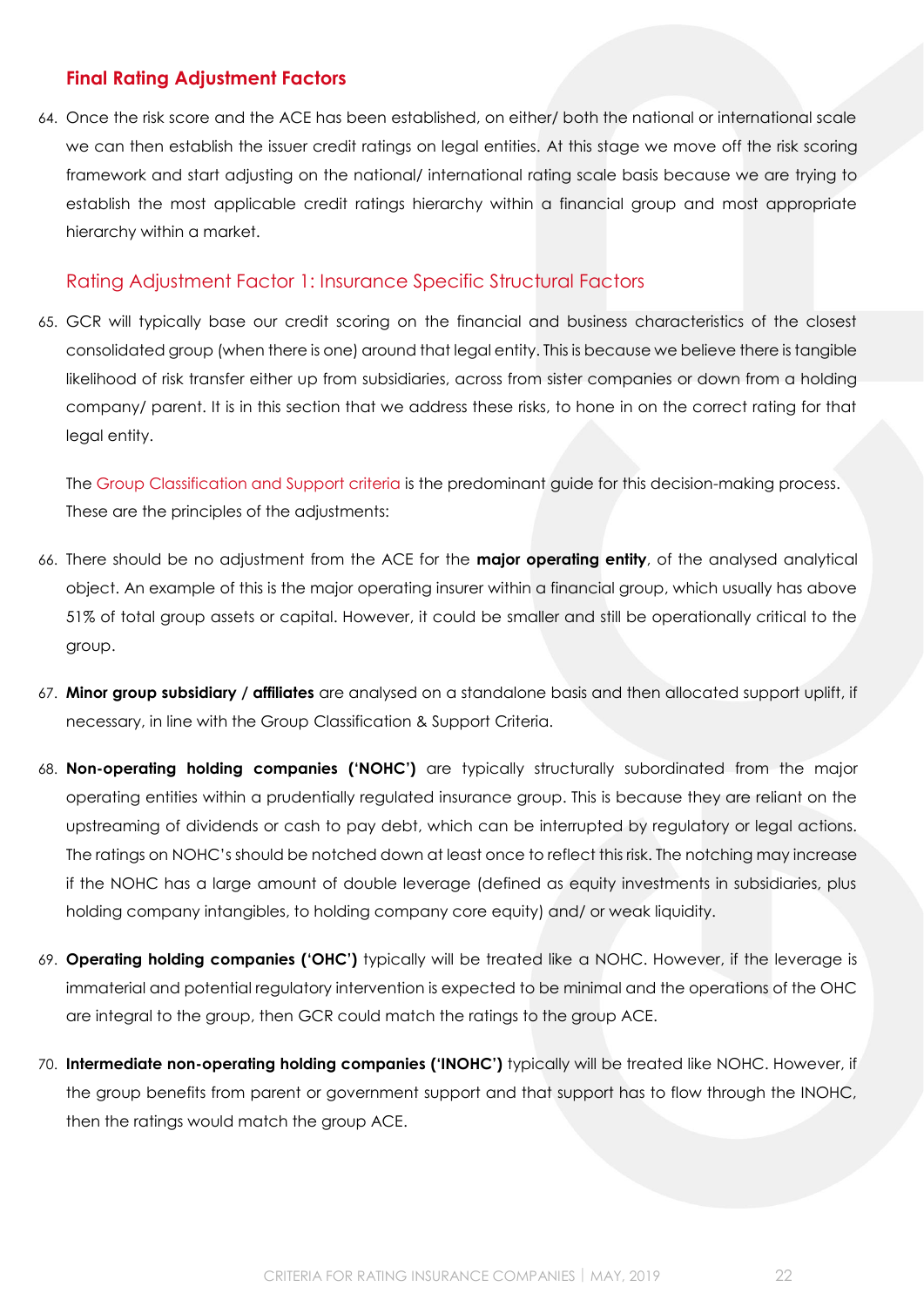# <span id="page-22-0"></span>Rating Adjustment Factor 2: Instrument Ratings

71. The notching from the legal entity rating will depend on the nature of the instrument, whilst always respecting the credit hierarchy.

| Table 6: Instrument ratings |            |                                                                                                                                                                                                                                                                                                                                                                                                                                                                                                                                                             |
|-----------------------------|------------|-------------------------------------------------------------------------------------------------------------------------------------------------------------------------------------------------------------------------------------------------------------------------------------------------------------------------------------------------------------------------------------------------------------------------------------------------------------------------------------------------------------------------------------------------------------|
| Debt Rating Types           | Notching   | <b>Typical Characteristics</b>                                                                                                                                                                                                                                                                                                                                                                                                                                                                                                                              |
| Preferred liabilities       | 0          | Liabilities ranked pari passu with obligations to policyholders                                                                                                                                                                                                                                                                                                                                                                                                                                                                                             |
| Senior unsecured            | $-1$       | Contractually senior, unsecured obligations undertaken, or debt issued, by an insurer.                                                                                                                                                                                                                                                                                                                                                                                                                                                                      |
| Senior<br>subordinated      | $-2$       | Contractually subordinated debt, potentially a regulatory tier two capital instrument, but<br>it should not have any discretionary/ mandatory/ statutory non-payment or write down<br>clauses. This may or may not include sovereign support notching, depending on whether<br>GCR believes such support will come when the insurer is a going concern.                                                                                                                                                                                                     |
| Junior<br>subordinated      | $-3$       | Contractually subordinated debt, usually a regulatory tier two capital instrument, likely to<br>have a discretionary/ mandatory/ statutory non-payment or write down clauses that<br>mean the instrument will take losses as the insurer remains a going concern. This may or<br>may not include sovereign support notching, depending on whether GCR believes such<br>support will come when the insurer is a going concern.                                                                                                                               |
| Hybrids (a)                 | -5         | Contractually subordinated debt, additional tier one capital instrument, typically<br>perpetual even if potentially callable by management after 5 years, non-cumulative,<br>likely to have a discretionary/ mandatory/ statutory non-payment, conversion or write<br>down clauses with trigger points that mean the instrument will take losses as the financial<br>institution remains a going concern. GCR may choose to exclude the impact of sovereign<br>or group support notches to the starting point, if support is not expected to be forthcoming |
| Hybrids (b)                 | -6 or more | All of Hybrids (a) plus the presence of capital / liquidity or rating triggers that would mean<br>the instrument could take losses on a going concern basis. GCR would typically notch<br>down according to the proximity of the trigger, whilst respecting the credit hierarchy.<br>Typically, GCR would remove any sovereign or group support from the ratings on such<br>notes.                                                                                                                                                                          |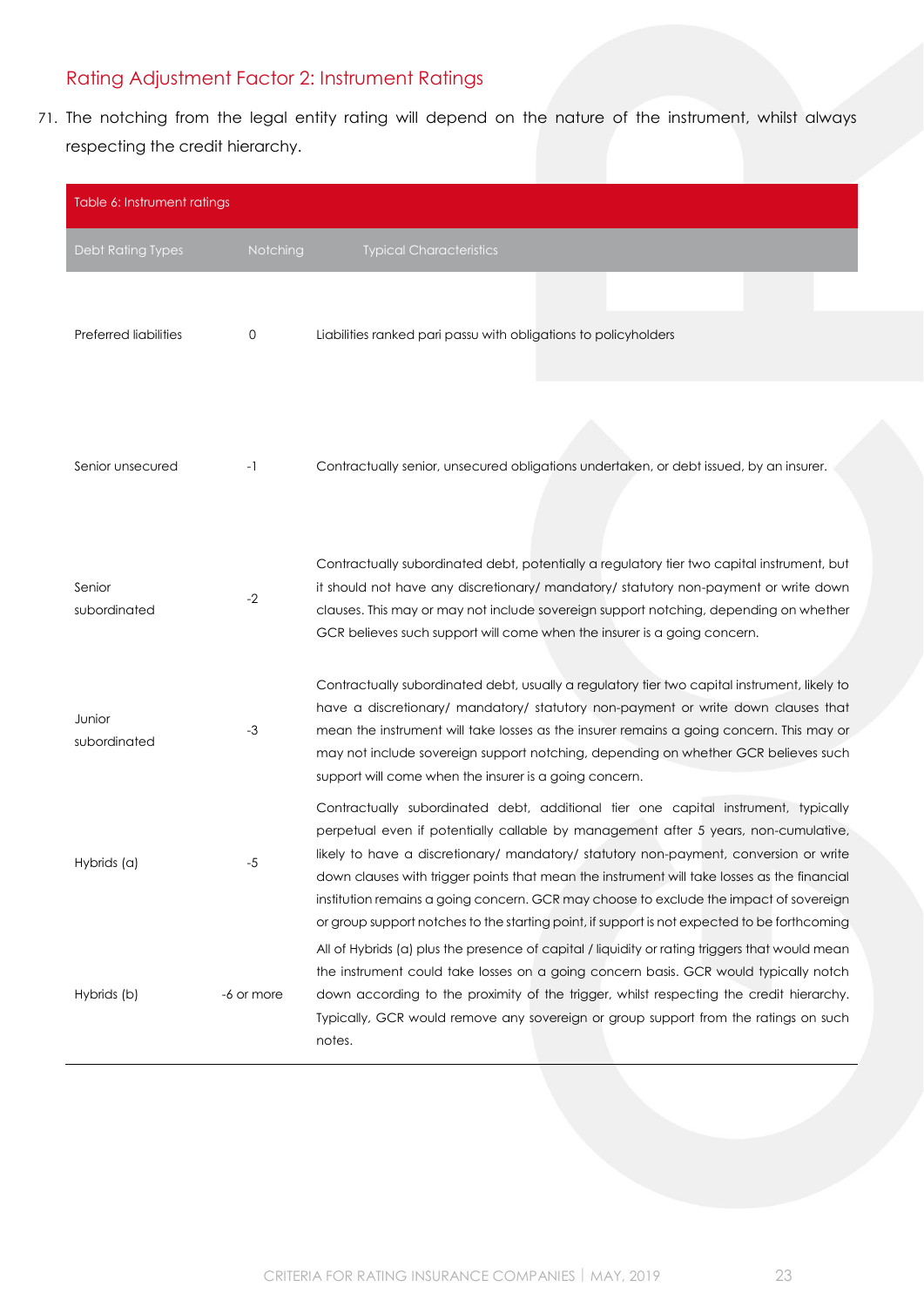# <span id="page-23-0"></span>**Appendices**

# <span id="page-23-1"></span>Appendix 1: Additional Considerations for Long Term Insurance Companies

72. Some differences are applied when assessing long term insurers' earnings capacity, liquidity and capital adequacy, as per the following:

### 73. **Earnings capacity**

- A. The operating margin is assessed in place of the underwriting margin.
- B. Exposure to policyholder lapses and surrenders may result in application of negative adjustments.
- C. Considerations related to Embedded Value and the Value of New Business may result in positive or negative earnings adjustments.
- D. Considerations related to the actuarial valuation may result in negative earnings adjustments.
- 74. **Liquidity.** The assessment considers the need for long term insurers to match the maturity profile and yields of assets with the concomitant liabilities.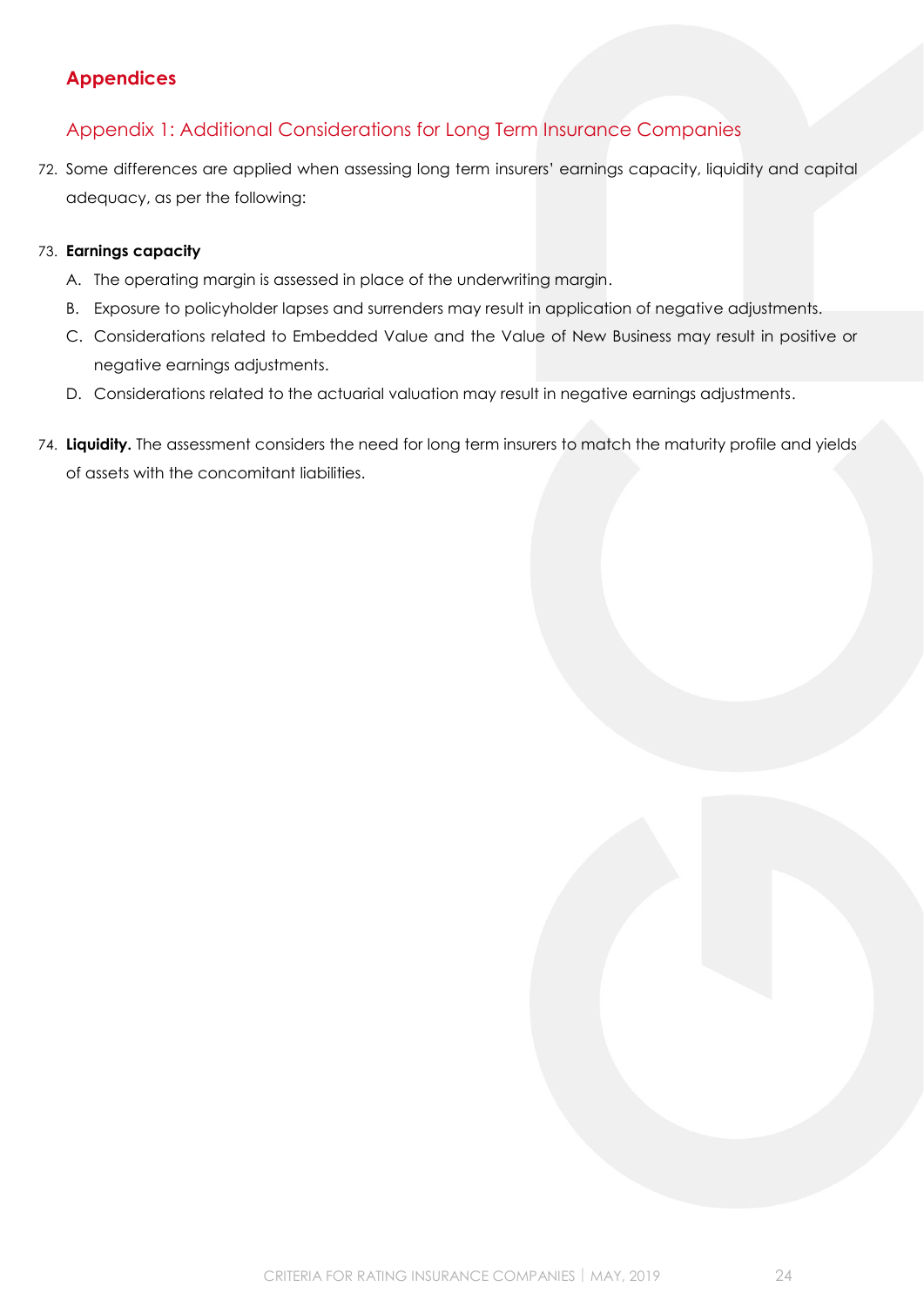### <span id="page-24-0"></span>Appendix 2: Additional Considerations for Cell Captive Insurers

- 75. Some differences are applied when assessing cell captive insurers' competitive position, earnings capacity, premium diversification, liquidity and capital adequacy.
- 76. **Competitive position**. GCR considers the market position of the entity within the cell captive segment and broader insurance market, as well as the regulatory framework as it relates to cell captives in the relevant jurisdiction(s).
- 77. **Earnings capacity**. Earnings capacity is assessed at both the cell and promoter levels, as the performance of individual cells impacts on the overall profitability of the cell captive and potentially on its capital requirements.
- 78. **Premium diversification**. The revenue and net premium contributions of the cells is considered when assessing earnings diversification and potential concentrations.
- 79. **Capitalisation**. Assessment of the consolidated capitalisation of the cell captive and of each of the third party cells is conducted, as it is assumed that insufficient capitalisation at the cell level would result in a need for the cell captive to fund the difference to meet third party policyholder obligations (if the cell owner is unable to do so). The cells' level of capitalisation is compared to minimum regulatory capital requirements and the cell captive's internal capital benchmarks.
- 80. **Liquidity**. The liquidity assessment may include assessment of asset liability matching within individual cells, as this has a bearing on the cells' ability to meet policyholder obligations with available investment assets. The contractual arrangements or investment mandates between the cell owners and cell captive are also assessed, given that this has an impact on the cell captive's overall investment allocation strategy.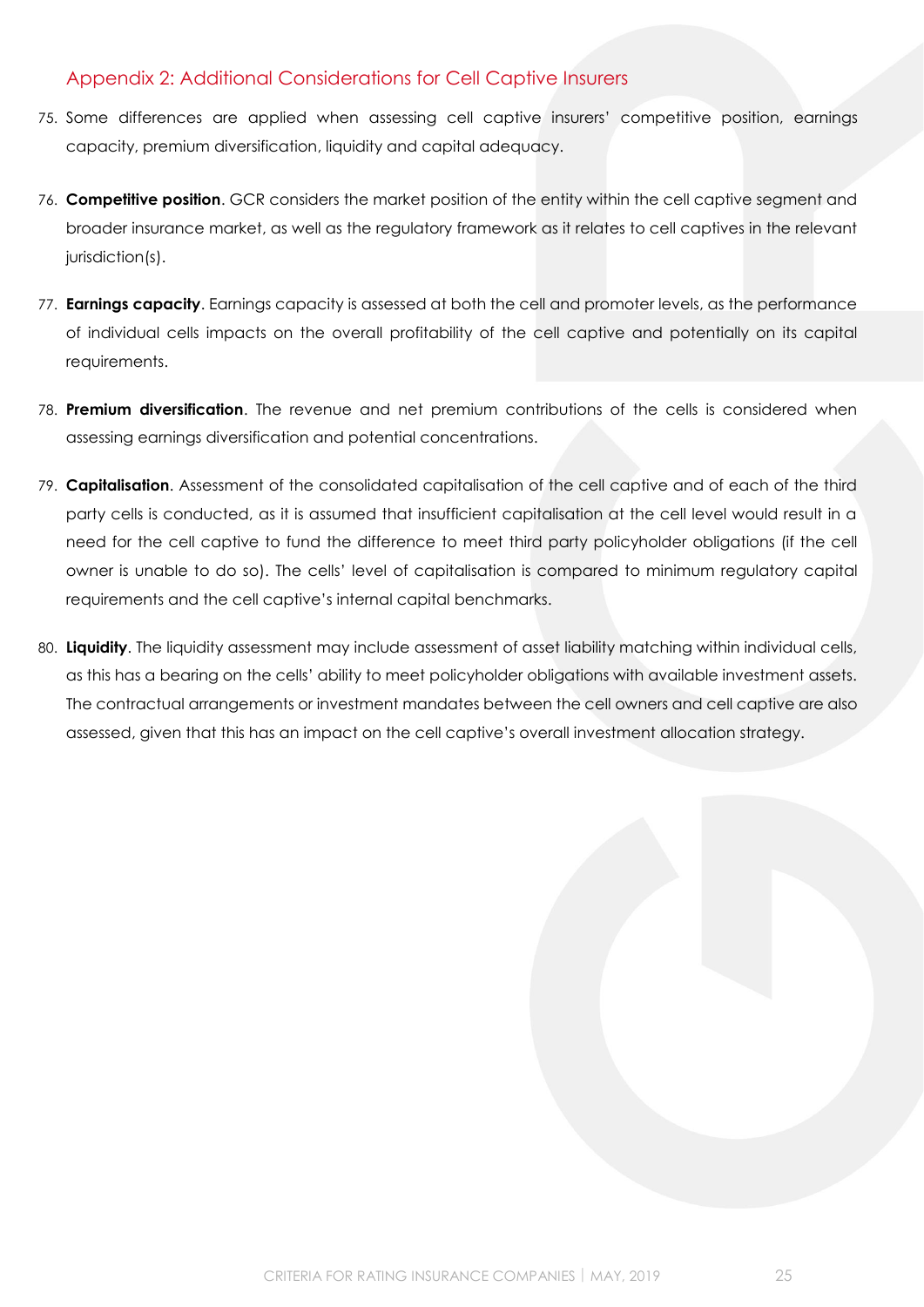### <span id="page-25-0"></span>Appendix 3: Additional Considerations for Start-up and New Insurance Companies

- 81. When assessing start-up insurance companies, emphasis is placed on a forward looking short to medium term view.
- 82. **Financial projections**. All factors are assessed using financial projections (typically over a five year period) to form a view of potential earnings and balance sheet strength as the insurer executes its growth strategy. This is accompanied by assessment of management's strategic objectives, targeted business mix, asset allocation policy and initial capitalisation and capital structure, to gauge the reasonableness of budget assumptions through the medium term operating cycle (and apply analytical stresses or adjustments where necessary).
- 83. **Earnings capacity** scores are typically capped at "intermediate" levels, owing to a lack of performance track record.
- 84. **Capitalisation** scores are typically capped at "intermediate" levels, as low risk exposures through the business's developmental phase tend to inflate upfront risk adjusted capitalisation. GCR will wait for an established business position to be achieved before removing the cap, in order to limit volatility in forward looking capitalisation assessments.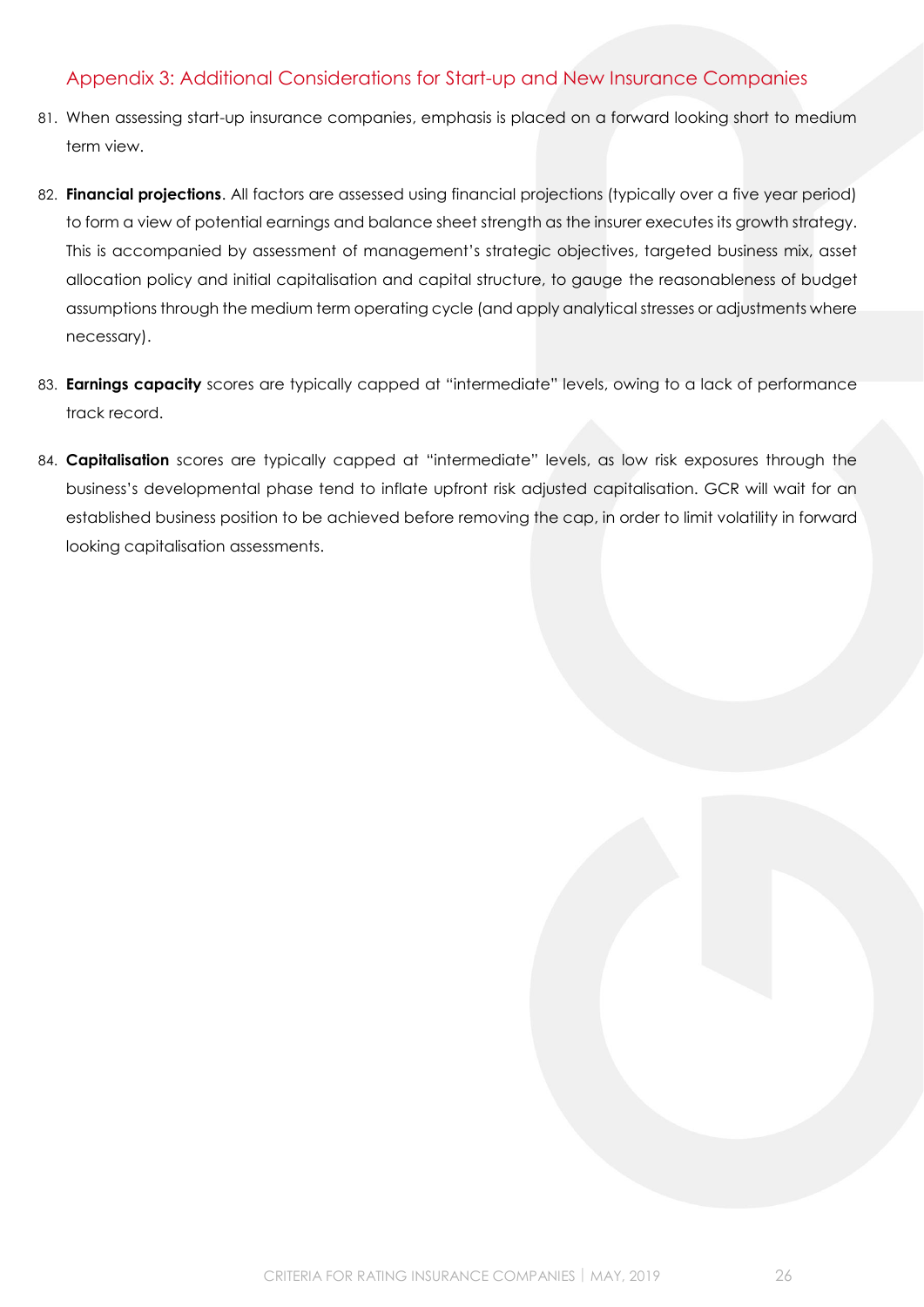### <span id="page-26-0"></span>Appendix 4: Additional Considerations for South African Medical Schemes

85. The factors of competitive position, earnings and liquidity for South African Medical Schemes have differing considerations.

### Considerations for competitive position

- 86. A medical scheme's competitive position is primarily a function of the quality and characteristics of the scheme's membership base, coupled with the capacities of the scheme to manage that base. Over an intermediate to long term horizon, medical schemes whose membership bases and management capabilities exhibit superior qualities would be expected to control earnings, while sustaining a stable overall risk profile.
- 87. Competitive position is based on a scale, from 'weak' (-3) to 'strong' (+3). The competitive position score begins by assessing the Membership scale, profile and diversification subfactors, followed by adjustments reflecting company specific characteristics.
- 88. **Membership scale**. The size of the membership base may contribute positively to credit strength in the medical schemes industry. The benefits of size include membership base diversification and crosssubsidisation, economies of scale and potential for improved negotiating leverage with service providers. This notwithstanding, the ability to attract specific target groupings that allow for a favourable risk profile and consequent strong performance forms a material analytical component. Furthermore, the capacity to implement adequate contribution rate increases on a consistent basis, while minimising membership losses or significant option buy-downs contributes to financial performance sustainability over the medium to longer term.
- 89. **Membership profile**. The membership profile is based on the average age profile of the scheme by looking at the average beneficiary age and the pensioner ratio. The scheme's age profile directly contributes to the overall risk profile of the member pool, whereby schemes who are able to attract and retain younger members are viewed to be better positioned to contain claims.
- 90. **Membership diversification**. Membership diversification pertains primarily to sectoral diversification, in so far as it impacts on the stability of the membership base. Higher concentrations towards specific sectors, employer groups and/or intermediaries could potentially expose the membership base to greater levels of volatility during economic downturns.
- 91. Competitive position includes an adjustment for **Risk design management**. GCR assesses a scheme's risk profile management to ascertain the alignment of pricing and benefit design, while also analysing the level of claims predictability, which would support a competitive operational profile and enhance capacity to manage earnings through tight market cycles.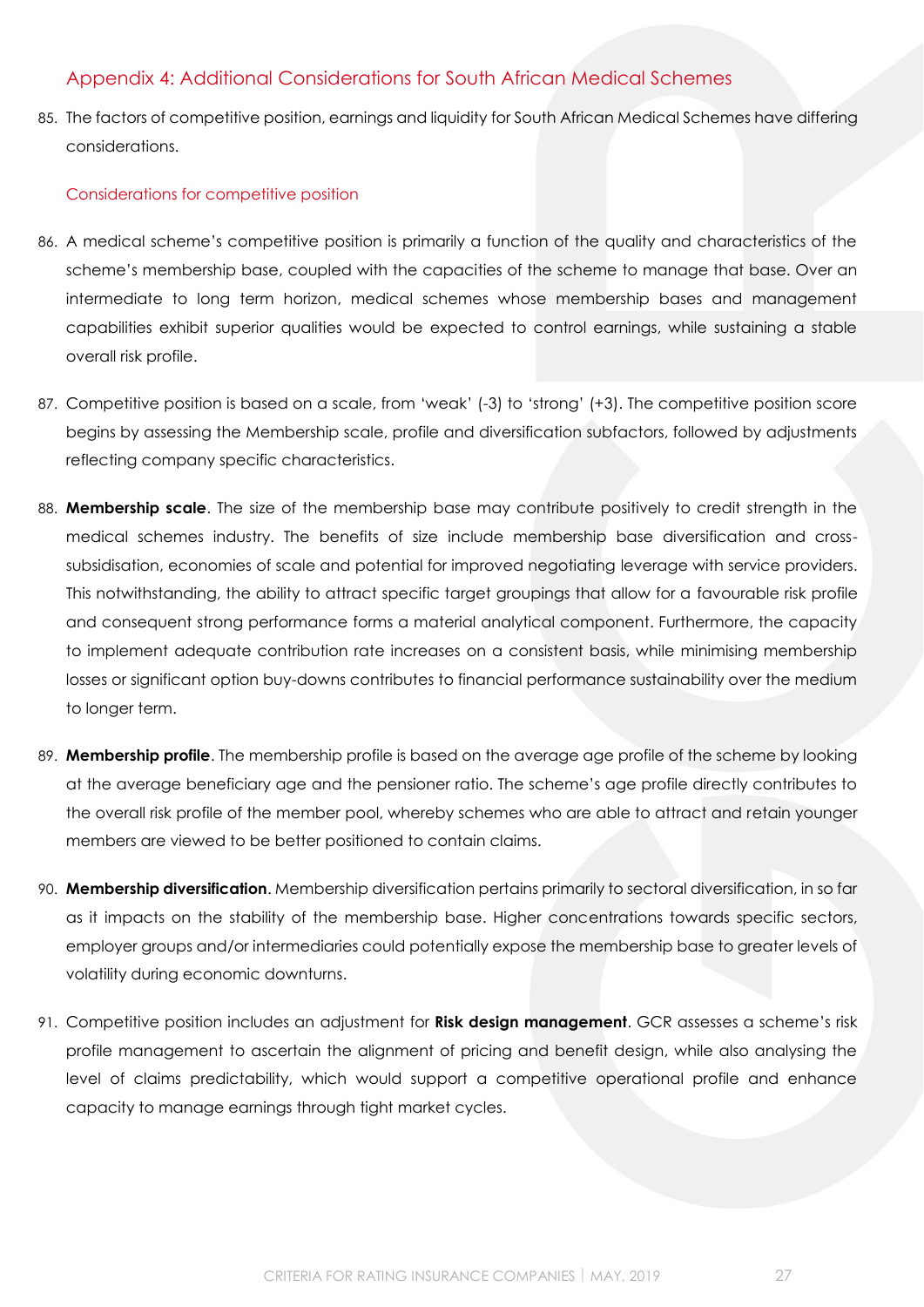| Table 7: Competitive position for medical schemes |              |                                                                                                                                                                                                                                                                                                                                                                                |
|---------------------------------------------------|--------------|--------------------------------------------------------------------------------------------------------------------------------------------------------------------------------------------------------------------------------------------------------------------------------------------------------------------------------------------------------------------------------|
| Score description                                 | Score        | <b>Typical characteristics</b>                                                                                                                                                                                                                                                                                                                                                 |
| Highest                                           | 3            | Very strong market position, with market share (based on principal members)<br>exceeding 10%. Very high levels of membership stability and diversification. Highly<br>favourable age profile. Demonstrated track record of implementing adequate and<br>consistent contribution rate increases that support sustainable financial<br>performance.                              |
| High                                              | 1 to 2       | Strong market position, with market share (based on principal members) between<br>10% and 6%. High levels of membership stability and diversification. Moderately<br>favourable age profile. Some evidence of consistency in implementing contribution<br>rate increases supporting moderately strong financial performance. Membership<br>suitability is neutral to positive. |
| Intermediate                                      | $\mathbf{O}$ | Strong market position, with a market share between 6% and 4%. Moderate levels<br>of membership stability and diversification. Moderately favourable age profile.<br>Membership suitability is typically neutral to positive.                                                                                                                                                  |
| Low                                               | $-1$         | Moderately weak market position, with a market share between 4% and 2%. Low<br>levels of membership stability and diversification. Age profile is considered to be<br>elevated and above the industry mean. Adjustment factors may be neutral to<br>negative.                                                                                                                  |
| Lowest                                            | $-2$ to $-3$ | Weak market position, with a market share below 2%. Weak levels of stability and<br>diversification. Highly aged member profile, well above the industry mean.<br>Adjustment factors may be neutral to highly negative.                                                                                                                                                        |

### Considerations for earnings

- 92. The net healthcare margin and net margin are used in place of the underwriting margin and return on revenue respectively.
- 93. **Loss absorption capacity**: Schemes with very strong solvency levels do allow for more competitive contribution rate increases (at least over the short term). When such a strategy is implemented as a deliberate measure by management to release a portion of reserves to the benefit of members, GCR may apply a positive adjustment to limit the impact of the associated short to medium term earnings pressure provided solvency is deemed to be very strong.

### Considerations for liquidity

94. The liquidity assessment utilises net cash and gross cash coverage of average monthly claims, as well as a cash flow based metric in place of cash coverage of net technical provisions and average monthly claims. The additional cash flow metric takes cognisance of schemes consistent cash flow collection capabilities, and measures the level of operational cash flow available from premium collection to cover all claims and underwriting expenses.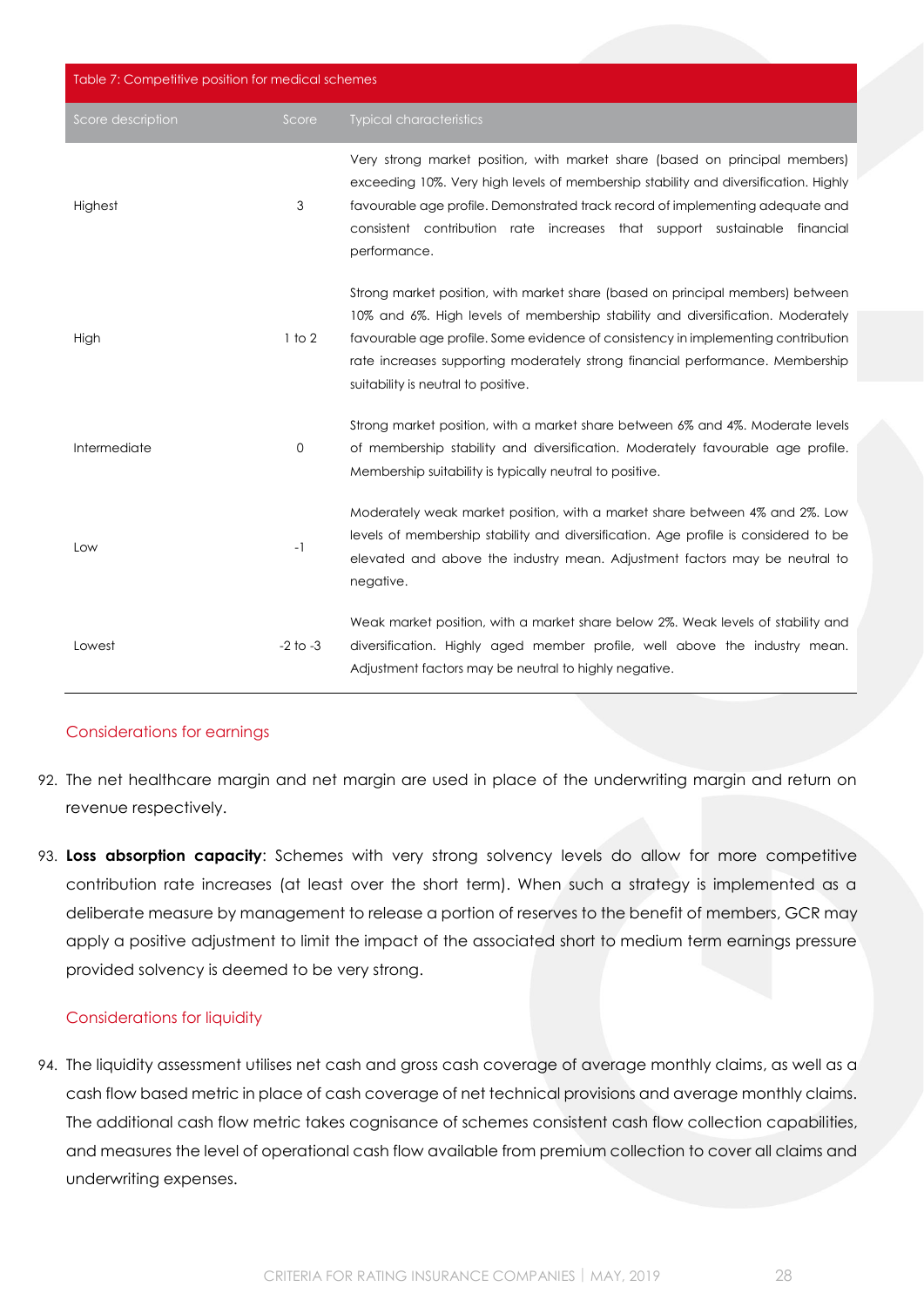### **GLOSSARY OF TERMS/ACRONYMS USED IN THIS DOCUMENT AS PER GCR'S GLOSSARY**

| Accounting           | A process of recording, summarising, and allocating all items of income and expense of the company and analysing, verifying and<br>reporting the results. |
|----------------------|-----------------------------------------------------------------------------------------------------------------------------------------------------------|
| Advance              | A lending term, to transfer funds from the creditor to the debtor.                                                                                        |
|                      | Refers primarily to the credit quality of a bank's earning assets, the bulk of which comprises its loan portfolio, but will also                          |
|                      | include its investment portfolio as well as off balance sheet items. Quality in this context means the degree to which the loans                          |
| <b>Asset Quality</b> | that the bank has extended are performing (ie, being paid back in accordance with their terms) and the likelihood that they will                          |
|                      | continue to perform.                                                                                                                                      |
| Asset                | A resource with economic value that a company owns or controls with the expectation that it will provide future benefit.                                  |
| Assets               | A resource with economic value that a company owns or controls with the expectation that it will provide future benefit.                                  |
|                      | Also known as Statement of Financial Position. A statement of a company's assets and liabilities provided for the benefit of                              |
| <b>Balance Sheet</b> | shareholders and regulators. It gives a snapshot at a specific point in time of the assets the company holds and how they have                            |
|                      | been financed.                                                                                                                                            |
| Beneficiary          | Nominated person or institution in the policy document that is entitled to receive the proceeds stated in the policy.                                     |
| Benefits             | Financial reimbursement and other services provided to insureds by insurers under the terms of an insurance contract.                                     |
| Bond                 | A long term debt instrument issued by either a company, institution or the government to raise funds.                                                     |
| Budget               | Financial plan that serves as an estimate of future cost, revenues or both.                                                                               |
|                      | A provision that allows an Issuer the right, not the obligation, to repurchase a security before its maturity at an agreed price.                         |
| Callable             | The seller has the obligation to sell the security if the call option holder exercises the option.                                                        |
|                      | The largest amount of insurance available from a company. In a broader sense, it can refer to the largest amount of insurance                             |
| Capacity             | available in the marketplace.                                                                                                                             |
| Capital Adequacy     | A measure of the adequacy of an entity's capital resources in relation to its risks.                                                                      |
| Capital Base         | The issued capital of a company, plus reserves and retained profits.                                                                                      |
| Capital Markets      | The part of a financial system concerned with raising capital by dealing in shares, bonds, and other long-term debt securities.                           |
| Capital              | The sum of money that is invested to generate proceeds.                                                                                                   |
| Capitalisation       | The provision of capital for a company, or the conversion of income or assets into capital.                                                               |
| <b>Cash Flow</b>     | The inflow and outflow of cash and cash equivalents. Such flows arise from operating, investing and financing activities.                                 |
| Cash                 | Funds that can be readily spent or used to meet current obligations.                                                                                      |
| Catastrophe          | An event, which causes a loss of extraordinary magnitude.                                                                                                 |
| Cede                 | To transfer all or part of a risk written by an insurer (the cedant or primary company) to a reinsurer.                                                   |
| Cedent               | The party that transfers it's right in a cession.                                                                                                         |
| Claim                | 1. A request for payment of a loss, which may come under the terms of an insurance contract (insurance). 2. A formal request or                           |
|                      | demand (corporate finance).                                                                                                                               |
| Commission           | A certain percentage of premiums produced that is received or paid out as compensation by an insurer.                                                     |
| Concentrations       | A high degree of positive correlation between factors or excessive exposure to a single factor that share similar demographics or                         |
|                      | financial instrument or specific sector or specific industry or specific markets.                                                                         |
| Conditions           | Provisions inserted in an insurance contract that qualify or place limitations on the insurer's promise to perform.                                       |
| Contract             | An agreement by which an insurer agrees, for a consideration, to provide benefits, reimburse losses or provide services for an                            |
|                      | insured. A 'policy' is the written statement of the terms of the contract.                                                                                |
|                      | The range of risks emerging from the political, legal, economic and social conditions of a country that have adverse                                      |
| Country Risk         | consequences affecting investors and creditors with exposure to the country, and may also include negative effects on financial                           |
|                      | institutions and borrowers in the country.                                                                                                                |
|                      | A provision that is indicative of performance. Covenants are either positive or negative. Positive covenants are activities that the                      |
| Covenant             | borrower commits to, typically in its normal course of business. Negative covenants are certain limits and restrictions on the<br>borrowers' activities.  |
| Coverage             | The scope of the protection provided under a contract of insurance.                                                                                       |
|                      |                                                                                                                                                           |
| Credit Assessment    | See GCR Rating Scales, Symbols and Definitions.                                                                                                           |
| Credit Rating        | An opinion regarding the creditworthiness of an entity, a security or financial instrument, or an issuer of securities or financial                       |
|                      | instruments, using an established and defined ranking system of rating categories.                                                                        |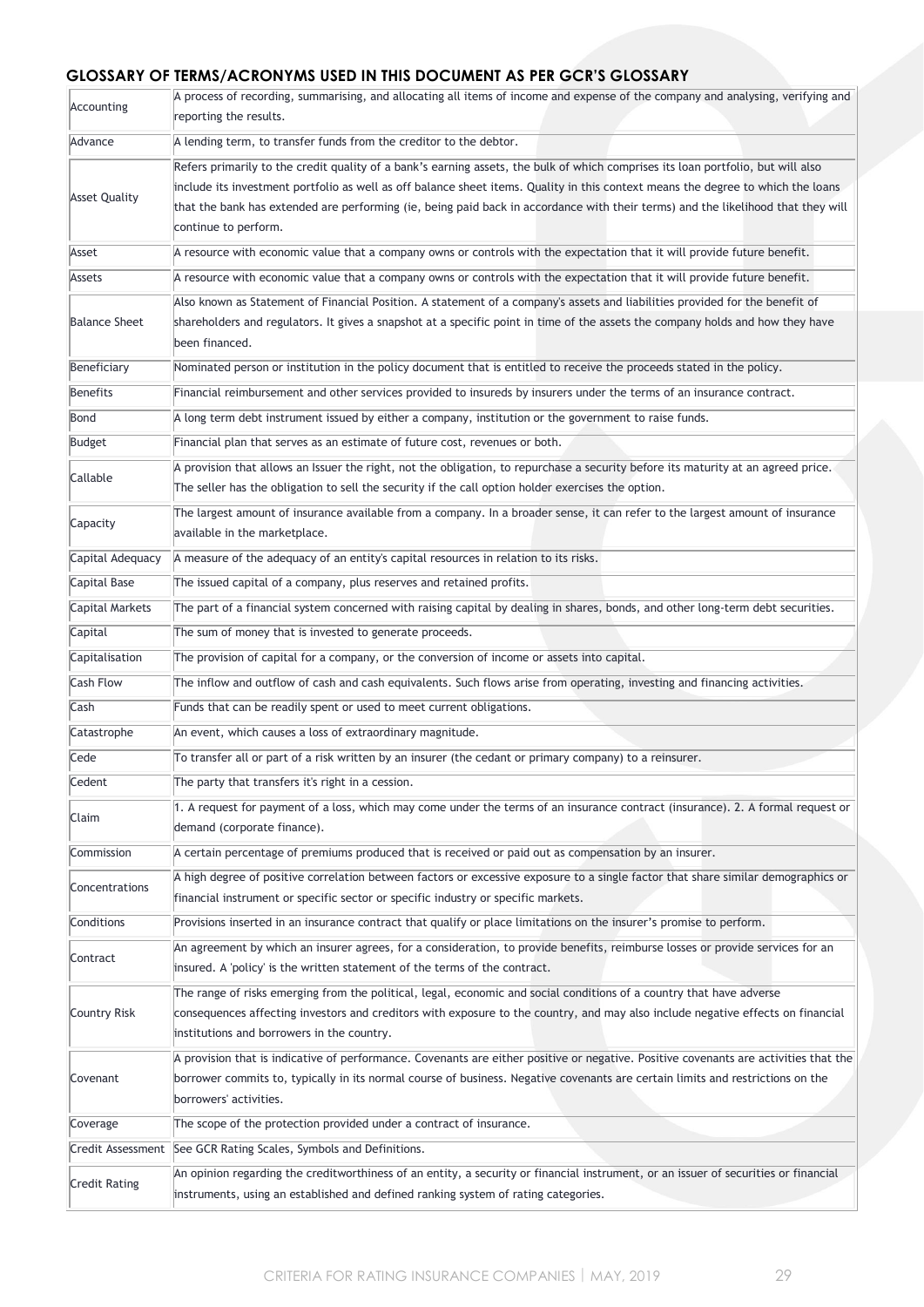| Credit Risk              | The possibility that a bond issuer or any other borrowers (including debtors/creditors) will default and fail to pay<br>the principal and interest when due.                                                                                                                                                                                                                                                                                         |
|--------------------------|------------------------------------------------------------------------------------------------------------------------------------------------------------------------------------------------------------------------------------------------------------------------------------------------------------------------------------------------------------------------------------------------------------------------------------------------------|
| Credit                   | A contractual agreement in which a borrower receives something of value now, and agrees to repay the lender at some date in<br>the future, generally with interest. The term also refers to the borrowing capacity of an individual or company                                                                                                                                                                                                       |
| Creditworthiness         | An assessment of a debtor's ability to meet debt obligations.                                                                                                                                                                                                                                                                                                                                                                                        |
| Debt                     | An obligation to repay a sum of money. More specifically, it is funds passed from a creditor to a debtor in exchange<br>for interest and a commitment to repay the principal in full on a specified date or over a specified period.                                                                                                                                                                                                                 |
| Deductible               | The portion of an insured loss to be borne by the insured before he is entitled to recovery from the insurer.                                                                                                                                                                                                                                                                                                                                        |
| Default                  | A default occurs when: 1.) The Borrower is unable to repay its debt obligations in full; 2.) A credit-loss event such as charge-off,<br>specific provision or distressed restructuring involving the forgiveness or postponement of obligations; 3.) The borrower is past<br>due more than X days on any debt obligations as defined in the transaction documents; 4.) The obligor has filed for bankruptcy<br>or similar protection from creditors. |
| Distribution<br>Channel  | The method utilised by the insurance company to sell its products to policyholders.                                                                                                                                                                                                                                                                                                                                                                  |
| Diversification          | Spreading risk by constructing a portfolio that contains different exposures whose returns are relatively uncorrelated. The term<br>also refers to companies which move into markets or products that bear little relation to ones they already operate in.                                                                                                                                                                                          |
| Dividend                 | The portion of a company's after-tax earnings that is distributed to shareholders.                                                                                                                                                                                                                                                                                                                                                                   |
| Economies Of             | Economies of scale are the cost advantages of an increase in output if the fixed costs of doing so, such as those for plant and                                                                                                                                                                                                                                                                                                                      |
| Scale                    | equipment, remain the same. The marginal cost, or the cost of the last unit of production, falls as output is raised.                                                                                                                                                                                                                                                                                                                                |
| Enforcement              | To make sure people do what is required by a law or rule et cetera.                                                                                                                                                                                                                                                                                                                                                                                  |
| Environment              | The surroundings or conditions in which an entity operates (Economic, Financial, Natural).                                                                                                                                                                                                                                                                                                                                                           |
| Equity Investment        | An instrument that signifies an ownership position of shares of stock in a company that is either listed or traded on a stock<br>exchange (also known as a counter) or are unlisted.                                                                                                                                                                                                                                                                 |
| Equity                   | Equity is the holding or stake that shareholders have in a company. Equity capital is raised by the issue of new shares or by<br>retaining profit.                                                                                                                                                                                                                                                                                                   |
| <b>Exchange Rate</b>     | The value of one country's currency expressed in terms of another.                                                                                                                                                                                                                                                                                                                                                                                   |
| Exposure                 | Exposure is the amount of risk the holder of an asset or security is faced with as a consequence of holding the security or asset.<br>For a company, its exposure may relate to a particular product class or customer grouping. Exposure may also arise from an<br>overreliance on one source of funding. In insurance, it refers to an indvdual or company's vulnerability to varous risks                                                         |
| Financial<br>Flexibility | The company's ability to access additional sources of capital funding.                                                                                                                                                                                                                                                                                                                                                                               |
| Financial<br>Institution | An entity that focuses on dealing with financial transactions, such as investments, loans and deposits.                                                                                                                                                                                                                                                                                                                                              |
| <b>Financial Year</b>    | The year used for accounting purposes by a company or government. It can be a calendar year or it can cover a different period,<br>often starting in April, July or October. It can also be referred to as the fiscal year.                                                                                                                                                                                                                          |
| Going Concern            | An accounting convention that assumes a company will continue to exist and trade normally for the foreseeable future. In<br>practice this is likely to mean at least for the next 12 months.                                                                                                                                                                                                                                                         |
| Guarantee                | An undertaking in writing by one person (the guarantor) given to another, usually a bank (the creditor) to be answerable for the<br>debt of a third person (the debtor) to the creditor, upon default of the debtor.                                                                                                                                                                                                                                 |
| Haircut                  | The percentage by which the market value of an asset is reduced. The size of the haircut reflects the expected ease of selling<br>the asset and the likely reduction necessary to realised value relative to the fair value.                                                                                                                                                                                                                         |
| Hybrid                   | A form of security that has characteristics of various types of transaction or product.                                                                                                                                                                                                                                                                                                                                                              |
| Income                   | Money received, especially on a regular basis, for work or through investments.                                                                                                                                                                                                                                                                                                                                                                      |
| Insurance                | Provides protection against a possible eventuality.                                                                                                                                                                                                                                                                                                                                                                                                  |
| Interest Rate Risk       | The potential for losses or reduced income arising from adverse movements in interest rates.                                                                                                                                                                                                                                                                                                                                                         |
| Interest Rate            | The charge or the return on an asset or debt expressed as a percentage of the price or size of the asset or debt. It is usually<br>expressed on an annual basis.                                                                                                                                                                                                                                                                                     |
| Interest                 | Scheduled payments made to a creditor in return for the use of borrowed money. The size of the payments will be determined<br>by the interest rate, the amount borrowed or principal and the duration of the loan.                                                                                                                                                                                                                                   |
| Intermediary             | A third party in the sale and administration of insurance products.                                                                                                                                                                                                                                                                                                                                                                                  |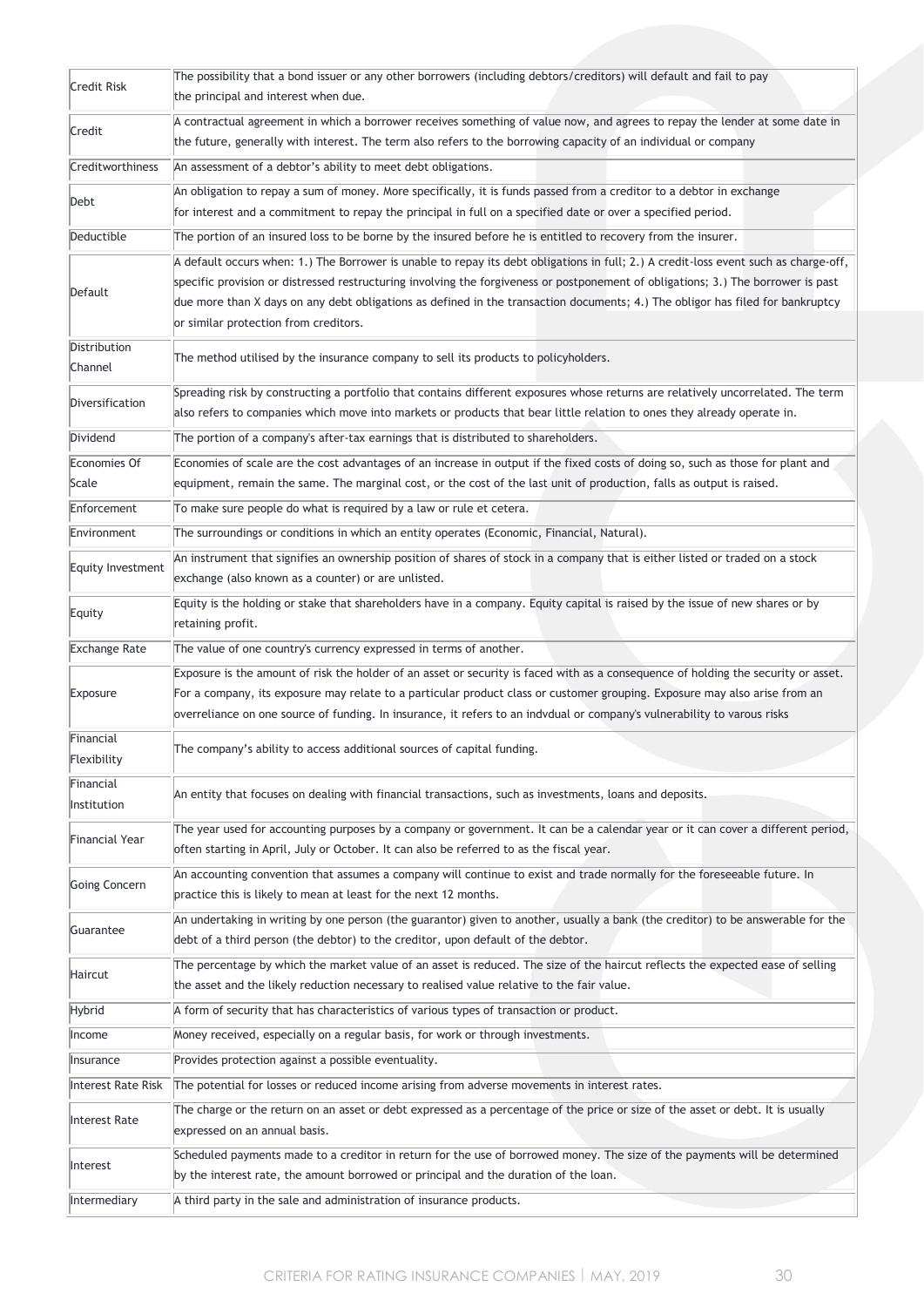| International Scale<br>Rating. | An opinion of creditworthiness relative to a global pool of issuers and issues.                                                                                                                                                                                                                                                                                                                                                                                                                                                           |
|--------------------------------|-------------------------------------------------------------------------------------------------------------------------------------------------------------------------------------------------------------------------------------------------------------------------------------------------------------------------------------------------------------------------------------------------------------------------------------------------------------------------------------------------------------------------------------------|
| Issuer                         | The party indebted or the person making repayments for its borrowings.                                                                                                                                                                                                                                                                                                                                                                                                                                                                    |
| Junior                         | A security that has a lower repayment priority than senior securities.                                                                                                                                                                                                                                                                                                                                                                                                                                                                    |
| LC                             | An LC is a guarantee by a bank on behalf of a corporate customer that payment will be made if that entity cannot to meet its<br>obligations.                                                                                                                                                                                                                                                                                                                                                                                              |
| Leverage                       | With regard to corporate analysis, leverage (or gearing) refers to the extent to which a company is funded by debt.                                                                                                                                                                                                                                                                                                                                                                                                                       |
| Liabilities                    | All financial claims, debts or potential losses incurred by an individual or an organisation.                                                                                                                                                                                                                                                                                                                                                                                                                                             |
| Liability                      | All financial claims, debts or potential losses incurred by an individual or an organisation.                                                                                                                                                                                                                                                                                                                                                                                                                                             |
| Liquid Assets                  | Assets, generally of a short term, that can be converted into cash.                                                                                                                                                                                                                                                                                                                                                                                                                                                                       |
| Liquidity                      | The speed at which assets can be converted to cash. It can also refer to the ability of a company to service its debt obligations<br>due to the presence of liquid assets such as cash and its equivalents. Market liquidity refers to the ease with which a security can<br>be bought or sold quickly and in large volumes without substantially affecting the market price.                                                                                                                                                             |
| Loan                           | A sum of money borrowed by a debtor that is expected to be paid back with interest to the creditor. A debt instrument where<br>immovable property is the collateral for the loan. A mortgage gives the lender a right to take possession of the property if the<br>borrower fails to repay the loan. Registration is a prerequisite for the existence of any mortgage loan. A mortgage can be<br>registered over either a corporeal or incorporeal property, even if it does not belong to the mortgagee. Also called a Mortgage<br>bond. |
| Long-Term Rating               | A long term rating reflects an issuer's ability to meet its financial obligations over the following three to five year period,<br>including interest payments and debt redemptions. This encompasses an evaluation of the organisation's current financial<br>position, as well as how the position may change in the future with regard to meeting longer term financial obligations.                                                                                                                                                   |
| Long-Term                      | Not current; ordinarily more than one year.                                                                                                                                                                                                                                                                                                                                                                                                                                                                                               |
| Loss                           | 1. A tangible or intangible, financial or non-financial loss of economic value. 2. The happening of the event for which insurance<br>pays (insurance).                                                                                                                                                                                                                                                                                                                                                                                    |
| Mandate                        | Authorisation or instruction to proceed with an undertaking or to take a course of action. A borrower, for example, might<br>instruct the lead manager of a bond issue to proceed on the terms agreed.                                                                                                                                                                                                                                                                                                                                    |
| Margin                         | A term whose meaning depends on the context. In the widest sense, it means the difference between two values.                                                                                                                                                                                                                                                                                                                                                                                                                             |
| <b>Market Risk</b>             | Volatility in the value of a security/asset due to movements in share prices, interest rates, currencies, commodities or wider<br>economic factors.                                                                                                                                                                                                                                                                                                                                                                                       |
| Market                         | An assessment of the property value, with the value being compared to similar properties in the area.                                                                                                                                                                                                                                                                                                                                                                                                                                     |
| Maturity                       | The length of time between the issue of a bond or other security and the date on which it becomes payable in full.                                                                                                                                                                                                                                                                                                                                                                                                                        |
| Multinational                  | A company that operates commercially in a number of countries outside of the one wherein it is based. Such companies are often<br>listed on more than one stock exchange or have shares available via depository receipts.                                                                                                                                                                                                                                                                                                                |
| Net Profit                     | Trading/operating profits after deducting the expenses detailed in the profit and loss account such as interest,<br>tax, depreciation, auditors' fees and directors' fees.                                                                                                                                                                                                                                                                                                                                                                |
| Net Retention                  | The amount of insurance that a ceding company keeps for its own account and does not reinsure.                                                                                                                                                                                                                                                                                                                                                                                                                                            |
| Notching                       | A movement in ratings.                                                                                                                                                                                                                                                                                                                                                                                                                                                                                                                    |
| Obligation                     | The title given to the legal relationship that exists between parties to an agreement when they acquire personal rights against<br>each other for entitlement to perform.                                                                                                                                                                                                                                                                                                                                                                 |
| Offset                         | A right (Right of Offset) to set liabilities against assets in any dispute over claims.                                                                                                                                                                                                                                                                                                                                                                                                                                                   |
| <b>Operating Margin</b>        | Operating margin is operating profit expressed as a percentage of a company's sales over a given period.                                                                                                                                                                                                                                                                                                                                                                                                                                  |
| <b>Operational Risk</b>        | The risk of loss resulting from inadequate or failed internal processes, people or systems or from external events. This includes<br>legal risk, but excludes strategic risk and reputational risk.                                                                                                                                                                                                                                                                                                                                       |
| Option                         | An option gives the buyer or holder the right, but not the obligation, to buy or sell an underlying financial asset at a pre-<br>determined price.                                                                                                                                                                                                                                                                                                                                                                                        |
| Pari Passu                     | Side by side; at the same rate or on an equal footing. Securities issued with a pari passu clause have rights and privileges that<br>are equivalent to those of existing securities of the same class.                                                                                                                                                                                                                                                                                                                                    |
| Performing                     | An obligation that performs according to its contractual obligations.                                                                                                                                                                                                                                                                                                                                                                                                                                                                     |
| Policy                         | The legal document issued by the company to the policyholder, which outlines the conditions and terms of the insurance.                                                                                                                                                                                                                                                                                                                                                                                                                   |
| Policyholder                   | The person in actual possession of an insurance policy.                                                                                                                                                                                                                                                                                                                                                                                                                                                                                   |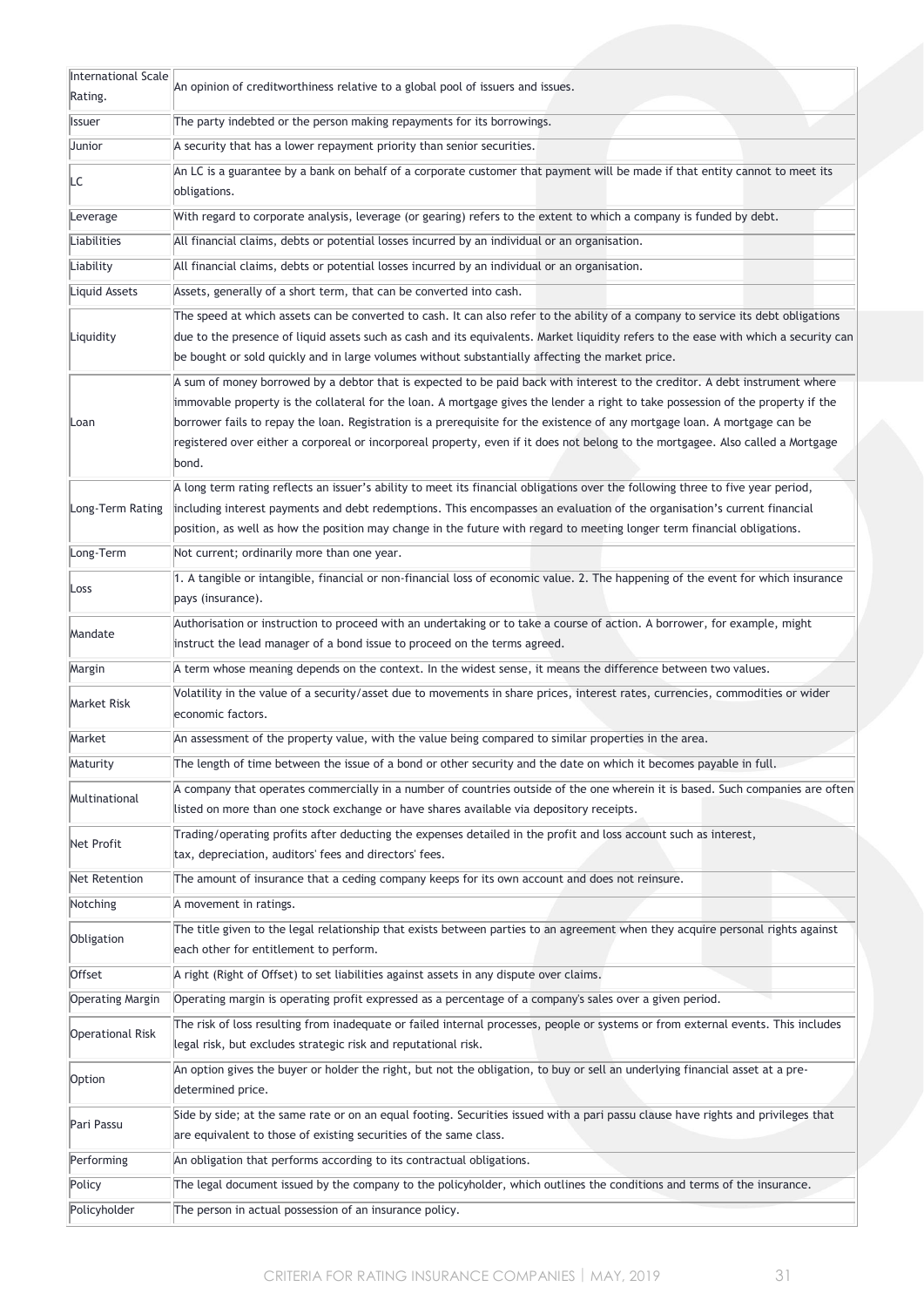| Pool                   | An organisation of insurers or reinsurers through which particular types of risk are underwritten and premiums, losses and<br>expenses are shared in agreed-upon amounts.                                                                                                                                                                                                                                           |
|------------------------|---------------------------------------------------------------------------------------------------------------------------------------------------------------------------------------------------------------------------------------------------------------------------------------------------------------------------------------------------------------------------------------------------------------------|
| Portfolio              | A collection of investments held by an individual investor or financial institution. They may include stocks,<br>bonds, futures contracts, options, real estate investments or any item that the holder believes will retain its value.                                                                                                                                                                             |
| Premium                | The price of insurance protection for a specified risk for a specified period of time.                                                                                                                                                                                                                                                                                                                              |
| Pricing                | A process of determining the price of a debt security.                                                                                                                                                                                                                                                                                                                                                              |
| Principal              | The total amount borrowed or lent, e.g. the face value of a bond, excluding interest.                                                                                                                                                                                                                                                                                                                               |
| Private                | An issuance of securities without market participation, however, with a select few investors. Placed on a private basis and not in<br>the open market.                                                                                                                                                                                                                                                              |
| Provision              | The amount set aside or deducted from operating income to cover expected or identified loan losses.                                                                                                                                                                                                                                                                                                                 |
| <b>Real Estate</b>     | Property that consists of land and / or buildings.                                                                                                                                                                                                                                                                                                                                                                  |
| Receivables            | Any outstanding debts, current or not, due to be paid to a company in cash.                                                                                                                                                                                                                                                                                                                                         |
|                        | Regulatory Capital The total of primary, secondary and tertiary capital.                                                                                                                                                                                                                                                                                                                                            |
| Reinsurance            | The practice whereby one party, called the Reinsurer, in consideration of a premium paid to him agrees to indemnify another<br>party, called the Reinsured, for part or all of the liability assumed by the latter party under a policy or policies of insurance,<br>which it has issued. The reinsured may be referred to as the Original or Primary Insurer, or Direct Writing Company, or the<br>Ceding Company. |
| Release                | An agreement between the creditor and debtor, in terms of which the creditor release the debtor from its obligations.                                                                                                                                                                                                                                                                                               |
| Renewal                | The re-establishment of the in-force status of a policy, the term of which has expired or will expire unless it is renewed.                                                                                                                                                                                                                                                                                         |
| Reserve<br>Requirement | Minimum amount of cash or cash equivalents (computed as a percentage of deposits) that banks are required by law to keep on<br>hand, and which may not be used for lending or investing. Reserve requirements serve as a safeguard against a sudden and<br>inordinate demand for withdrawals, and as a control mechanism for injecting cash (liquidity) into, or withdrawing it from, an<br>economy.                |
| Reserve                | (1) An amount representing actual or potential liabilities kept by an insurer to cover debts to policyholders. (2) An amount<br>allocated for a special purpose. Note that a reserve is usually a liability and not an extra fund. On occasion a reserve may be an<br>asset, such as a reserve for taxes not yet due.                                                                                               |
| Reserves               | A portion of funds allocated for an eventuality.                                                                                                                                                                                                                                                                                                                                                                    |
| Retention              | The net amount of risk the ceding company keeps for its own account.                                                                                                                                                                                                                                                                                                                                                |
| Revaluation            | Formal upward or downward adjustment to assets such as property or plant and equipment.                                                                                                                                                                                                                                                                                                                             |
| Risk Management        | Process of identifying and monitoring business risks in a manner that offers a risk/return relationship that is acceptable to an<br>entity's operating philosophy.                                                                                                                                                                                                                                                  |
| Risk                   | The chance of future uncertainty (i.e. deviation from expected earnings or an expected outcome) that will have an impact on<br>objectives.                                                                                                                                                                                                                                                                          |
| Senior                 | A security that has a higher repayment priority than junior securities.                                                                                                                                                                                                                                                                                                                                             |
| Shareholder            | An individual, entity or financial institution that holds shares or stock in an organisation or company.                                                                                                                                                                                                                                                                                                            |
| Short Term             | Current; ordinarily less than one year.                                                                                                                                                                                                                                                                                                                                                                             |
| Solvency               | With regard to insurers, having sufficient assets (capital, surplus, reserves) and being able to satisfy financial requirements<br>(investments, annual reports, examinations) to be eligible to transact insurance business and meet liabilities.                                                                                                                                                                  |
| Spread                 | The interest rate that is paid in addition to the reference rate for debt securities.                                                                                                                                                                                                                                                                                                                               |
| Statutory              | Required by or having to do with law or statute.                                                                                                                                                                                                                                                                                                                                                                    |
|                        | Subordinated Debt  Debt that in the event of a default is repaid only after senior obligations have been repaid. It is higher risk than senior debt.                                                                                                                                                                                                                                                                |
| Surrender              | The termination of a life insurance policy while the life assured is still alive in return for a cash sum.                                                                                                                                                                                                                                                                                                          |
| Surveillance           | Process of monitoring a transaction according to triggers, covenants and key performance indicators.                                                                                                                                                                                                                                                                                                                |
| Systemic Risk          | Risk of failures within the financial system that relate to settlement, payment or a default of a financial institution.                                                                                                                                                                                                                                                                                            |
| Underwriting<br>Margin | Measures efficiency of underwriting and expense management processes.                                                                                                                                                                                                                                                                                                                                               |
| Underwriting           | The process of selecting risks and classifying them according to their degrees of insurability so that the appropriate rates may be<br>assigned. The process also includes rejection of those risks that do not qualify.                                                                                                                                                                                            |
| Upstream               | A term referring to the exploration and extraction of a commodity, in contrast with the downstream manufacturing and<br>processing.                                                                                                                                                                                                                                                                                 |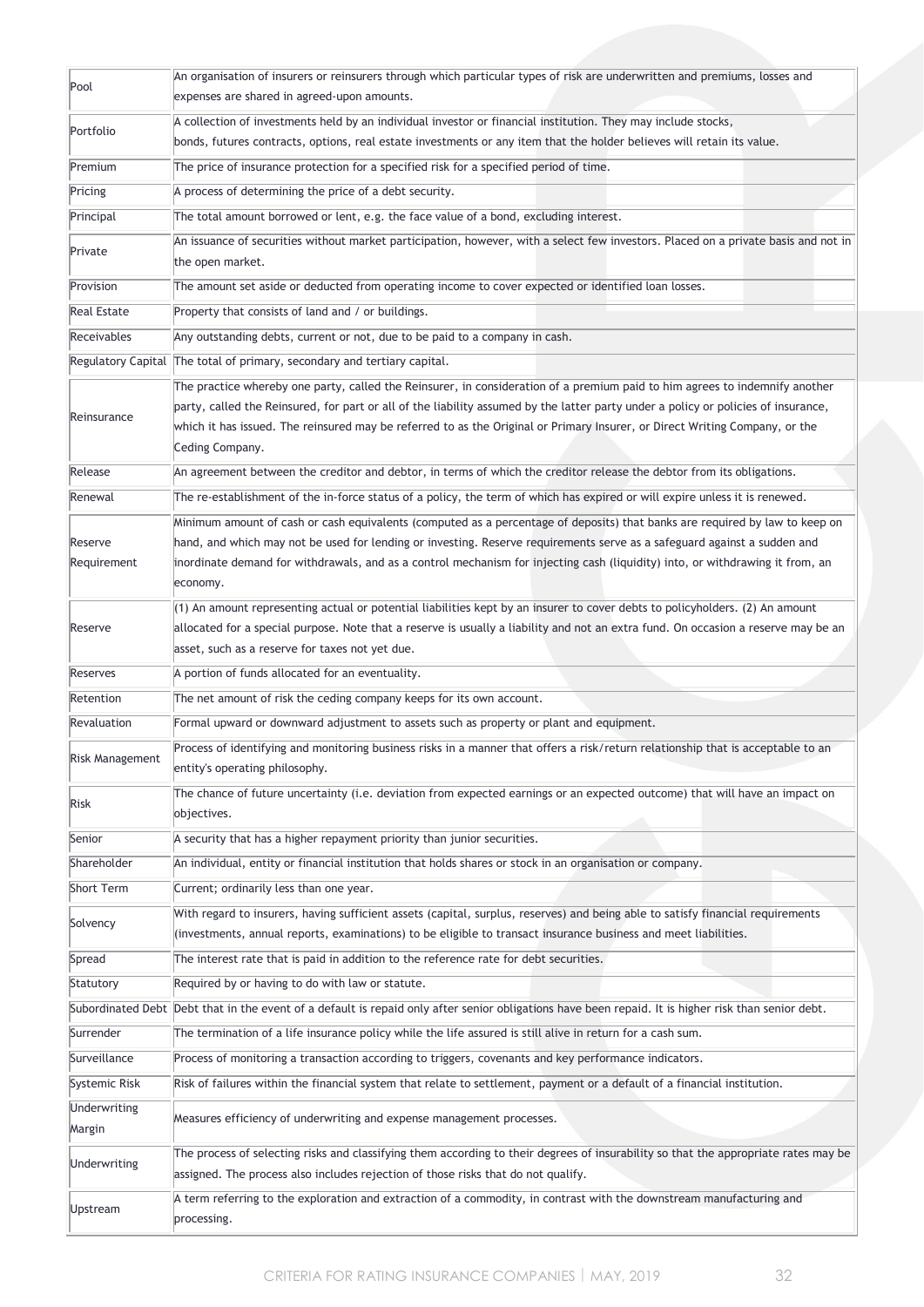| Valuation        | An assessment of the property value, with the value being compared to similar properties in the area.                                                                                                     |
|------------------|-----------------------------------------------------------------------------------------------------------------------------------------------------------------------------------------------------------|
| Weighted Average | An average resulting from the multiplication of each component by a factor reflecting its importance or, relative size to a pool<br>of assets or liabilities.                                             |
| Weighted         | The weight that a single obligation has in relation to the aggregated pool of obligations. For example, a single mortgage principal<br>balance divided by the aggregated mortgage pool principal balance. |
| Yield            | Percentage return on an investment or security, usually calculated at an annual rate.                                                                                                                     |